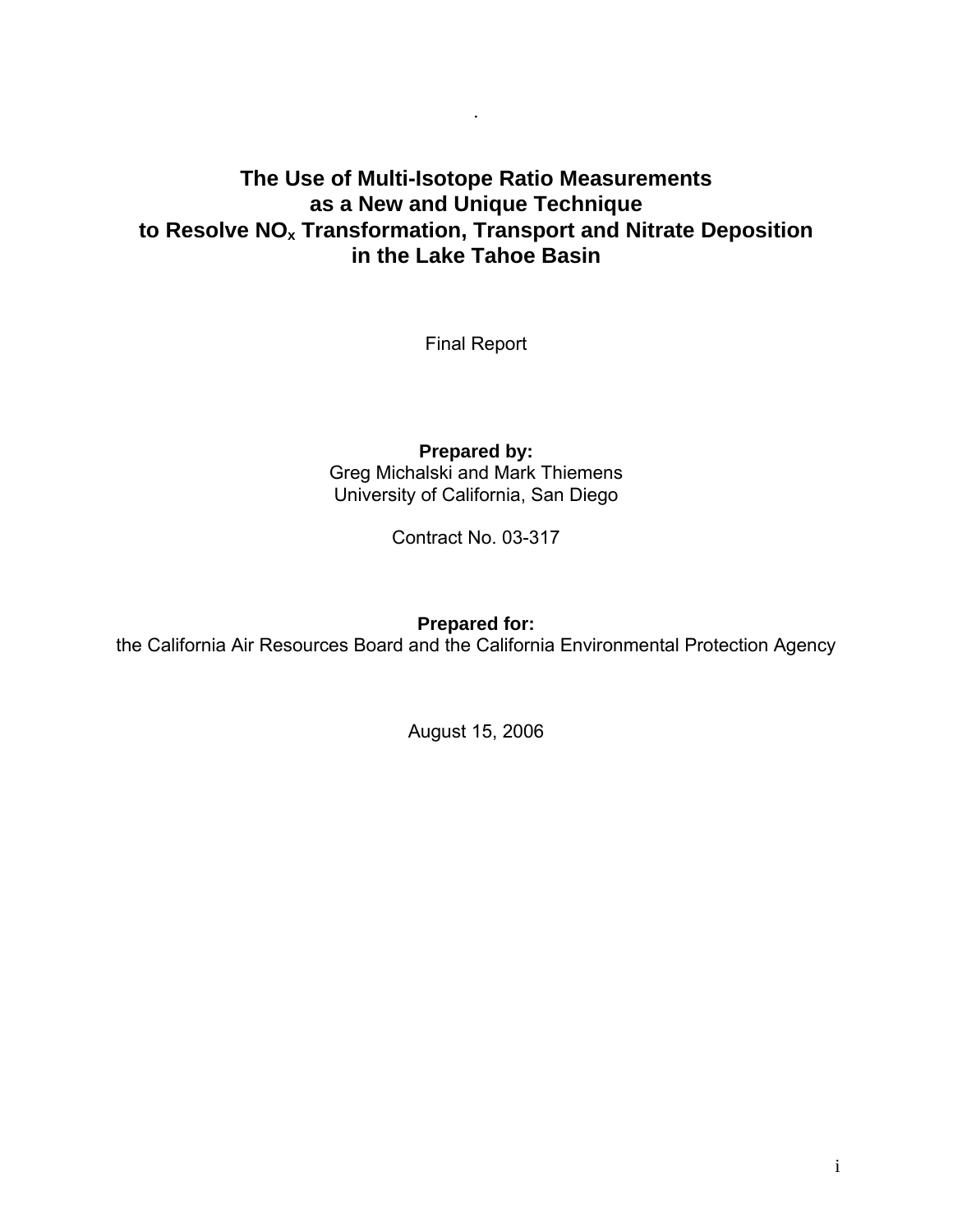#### *Disclaimer*

The statements and conclusions in this Report are those of the contractor and not necessarily those of the California Air Resources Board. The mention of commercial products, their source, or their use in connection with material reported herein is not to be construed as actual or implied endorsement of such products.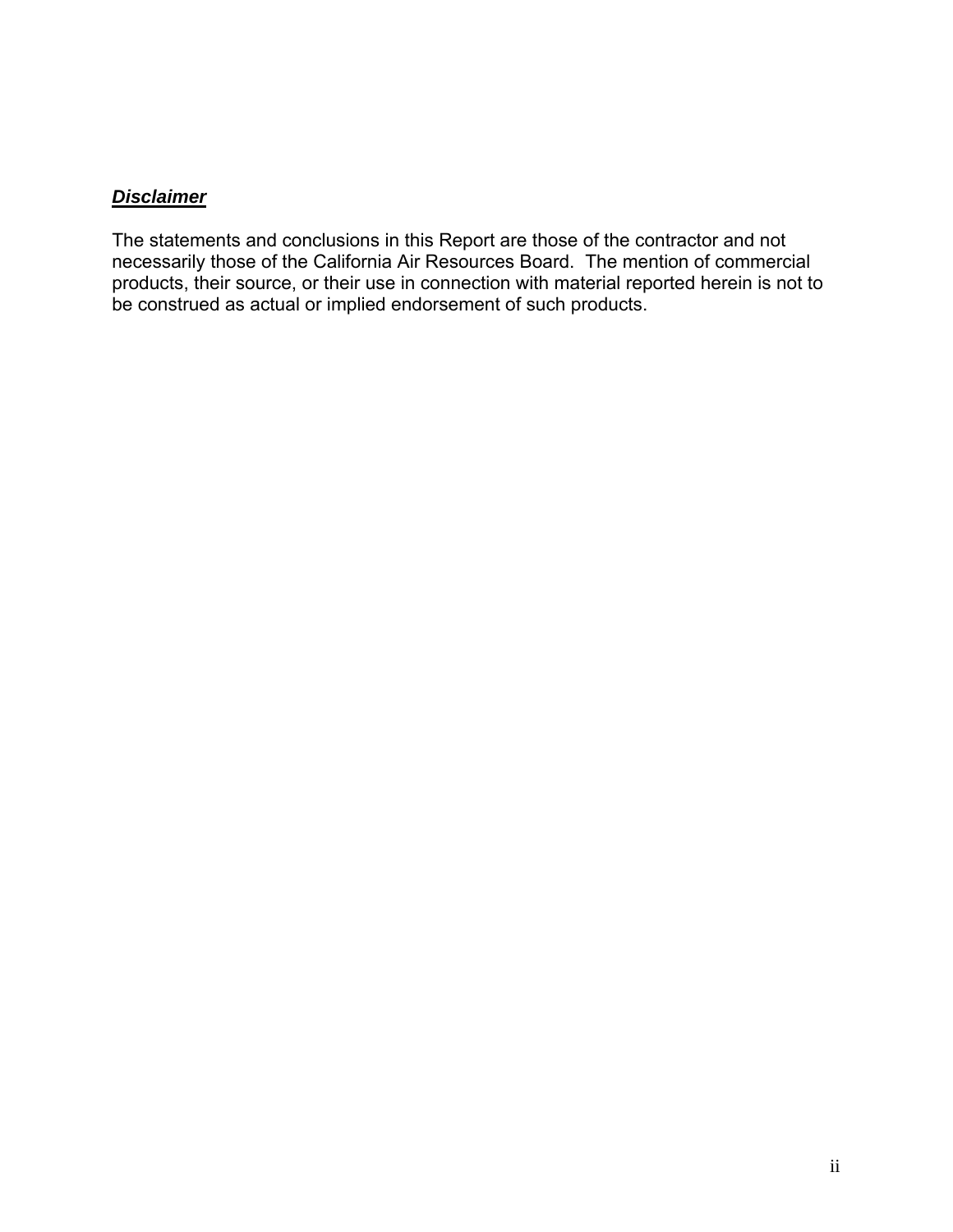#### *Acknowledgments*

We gratefully acknowledge Brant Allen, Bob Richards and John Reuter of the Tahoe Research Group at UC Davis for their assistance in collecting both the aerosol and lake water samples. We also acknowledge Jim Thomas and Kendrick Taylor of the Desert Research Institute for providing groundwater samples and preliminary sampling assistance. Finally, we would like to thank Larry Hernandez, Justin McCabe, Robin Young and Carolyn Beoris of UC San Diego for their assistance in developing sampling protocols, fieldwork assistance and analytical development and execution.

This report was submitted in fulfillment of ARB contract number 03-317 titled "The Use of Multi-Isotope Ratio Measurements as a New and Unique Technique to Resolve NOx Transformation, Transport and Nitrate Deposition in the Lake Tahoe Basin" by The University of California, San Diego under the partial sponsorship of the California Air Resources Board. Work was completed as of August 15, 2006.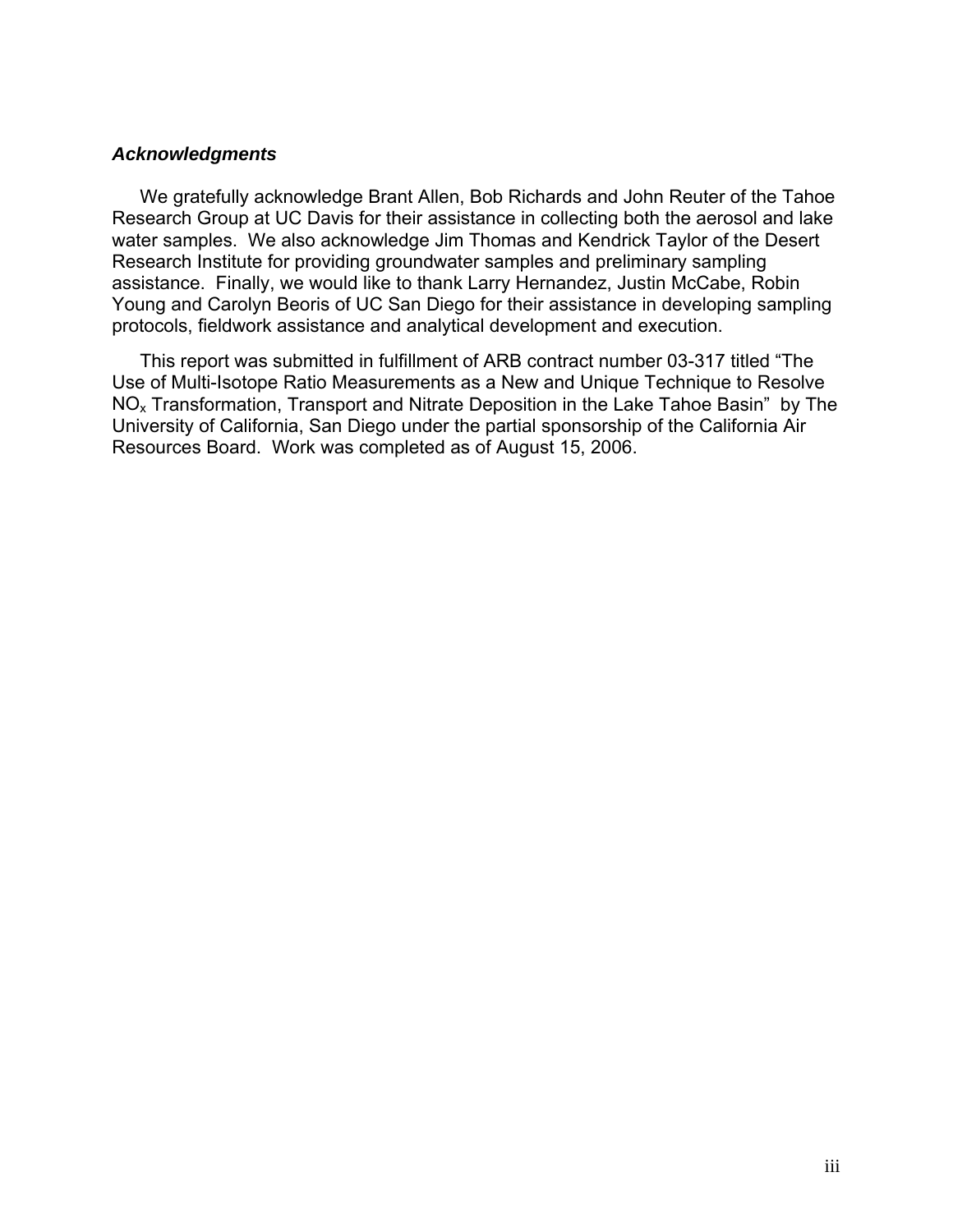# **Table of Contents**

| Abstract                 | 1              |
|--------------------------|----------------|
| <b>Executive Summary</b> | $\overline{2}$ |
| Introduction             | $\overline{4}$ |
|                          |                |
|                          |                |
|                          |                |
|                          |                |
|                          |                |
|                          |                |
|                          |                |
|                          |                |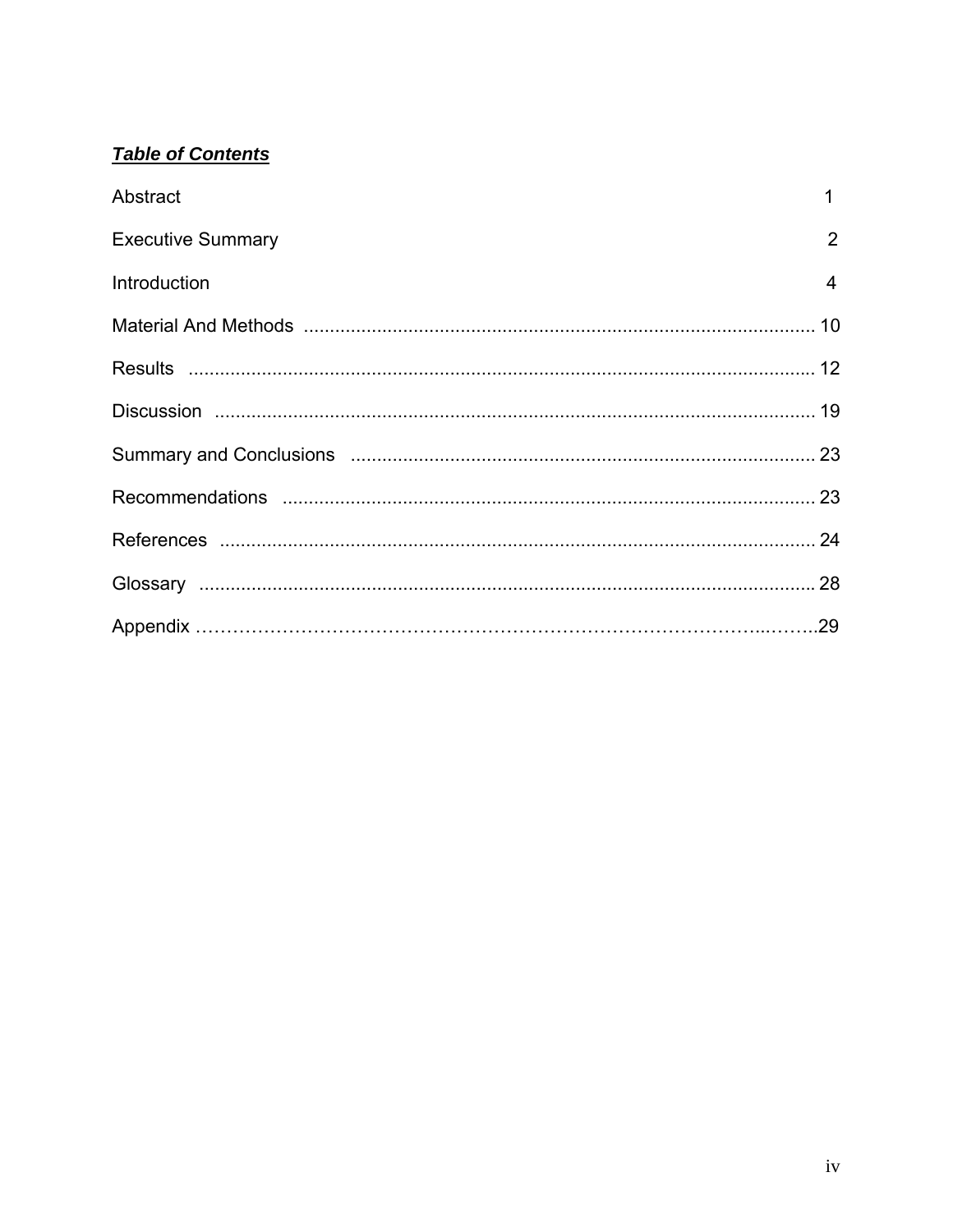# *List of Figures*

| 6. Nitrate and Sulfate Concentration of Aerosols Collected at Tahoe City  13 |  |
|------------------------------------------------------------------------------|--|
|                                                                              |  |
|                                                                              |  |
|                                                                              |  |
|                                                                              |  |
|                                                                              |  |

# *List of Tables*

|--|--|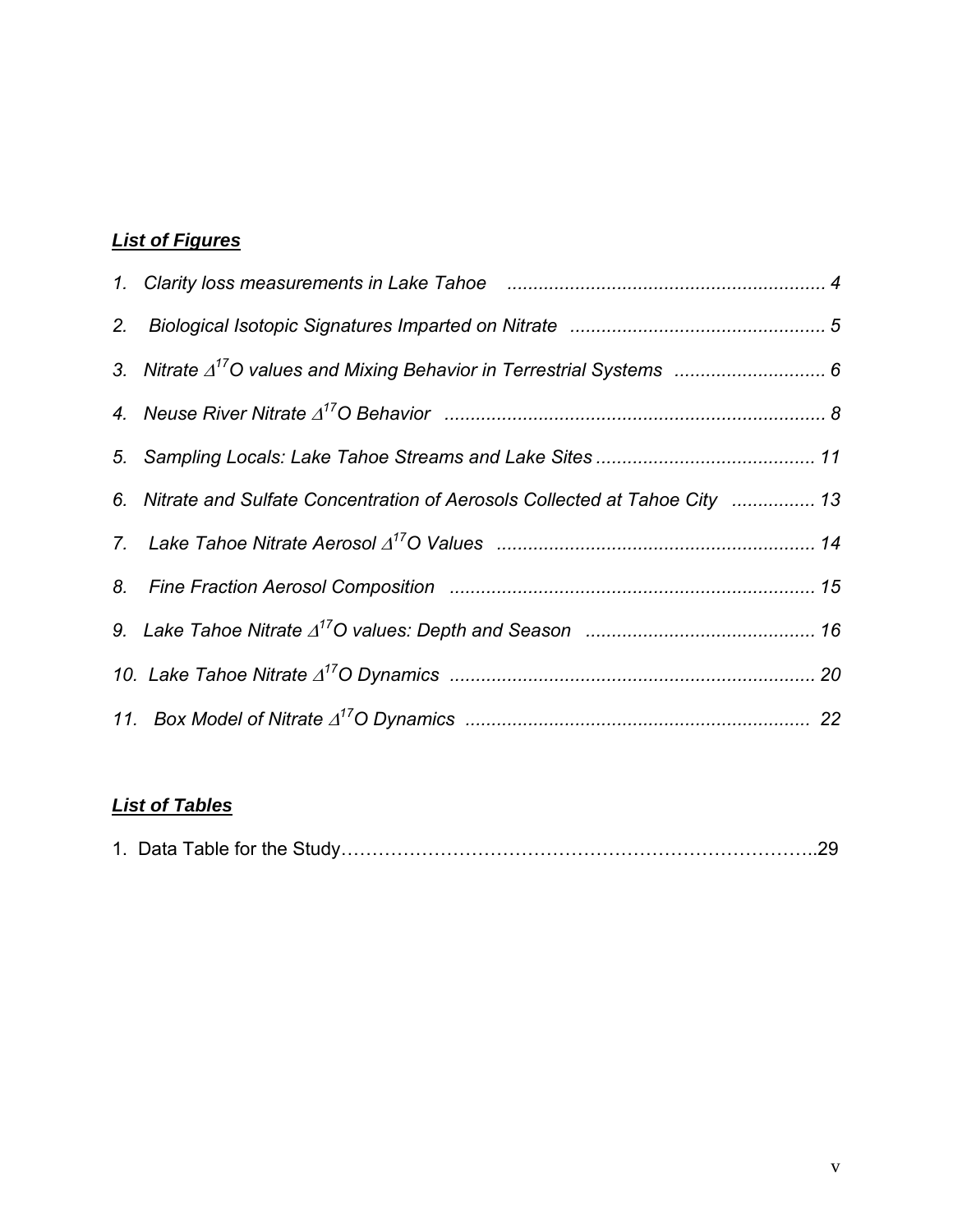#### *Abstract*

The enrichment of oxygen 17  $(^{17}O)$  observed in photochemically produced nitrate is a powerful tracer of the deposition and transformation of atmospherically derived nitrogen (N) to watersheds. This novel approach was applied, on a small scale, to address the question of the importance of atmospheric N deposition to Lake Tahoe eutrophication. Measurements of 17 oxygen isotopes in nitrate aerosols collected in the Tahoe Basin showed similar enrichments as those analyzed from southern California with an average  $\Delta^{17}$ O of 24‰. This atmospheric isotopic signal was assumed to be the same at Lake Tahoe based on comparative measurements, which was deposited to the lake surface generating a water column nitrate  $\Delta^{17}$ O average of 4‰. This means that ~ 20% of water column nitrate has retained its photochemical isotopic character and has not been recycled by biota. Using N deposition estimates from other Tahoe researchers, we derive a lake average nitrification rate of 1 mg/m<sup>2</sup>/yr. A significant number of atmospheric and lake nitrate samples were lost during the analytical process due to unexpected loading of organic material in the solutions. Consequently, a portion of the samples collected have been archived and will be analyzed and reported to the ARB once a more effective analytical method has been developed. Initial test results on this new analytical method suggest that it will be applicable by the end of 2007.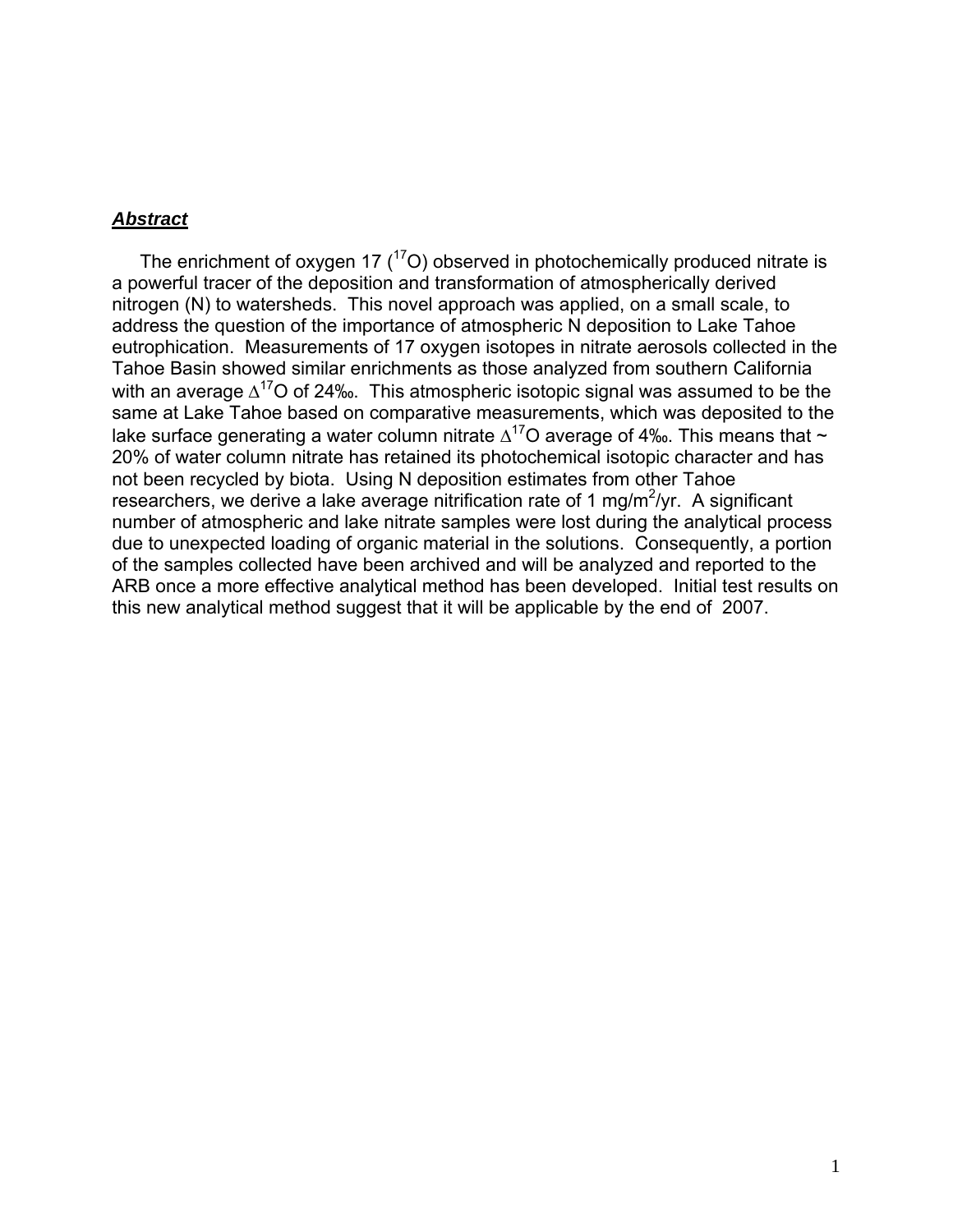#### *Executive Summary*

#### *Background*

Nitrogen oxides  $(NO_x)$  emitted by combustion processes, such as internal combustion engines in automobiles, is converted by photochemical reactions in the atmosphere to nitrate (nitric acid and mineral nitrates), which can be deposited and used as a nutrient in watershed ecosystems. It has been shown that during these photochemical reactions, the <sup>17</sup>O isotope is enriched in the product nitrate relative to that found in nitrate produced by oxidation of organic nitrogen compounds via nitrifying bacteria (Michalski et al. 2004). This <sup>17</sup>O tracer can therefore be used to track the importance of new nutrients (deposition of atmospheric nitrate) relative to the recycling of existing nutrients (nitrification). The role of new nutrient addition to Lake Tahoe is critical to understanding the loss of water column clarity due to algal growth that is stimulated by increased nitrogen loading. This work details the results that explored the utilization of  $17$ <sup>o</sup> tracer to detect atmospheric nitrate loading within Lake Tahoe's nitrogen budget to assess the link between atmospheric nitrogen pollution and water clarity of the lake.

#### *METHODS*

The primary goal of the research was to establish the  $\Delta^{17}$ O values (the measure of  $17$ O excess relative to  $18$ O) of two nitrate sources to Lake Tahoe (atmospheric deposition and microbial nitrate) and to measure the  $\Delta^{17}$ O values of lake nitrate as a function of space and time. The atmospheric nitrate isotopic end member was determined based on nitrate collected on a hi-volume total suspended particle (TSP) sampler. The sampler was installed at the old Lake Forest Fish Hatchery site currently used by UC Davis' Tahoe Research Group (TRG). Fifty-two, week-long TSP samples were collected at a flow rate of 1 meter $3$ /min on 8 by 11 inch glass fiber filters. Filters were rinsed and analyzed for their anion composition using ion chromatography. Nitrate was isolated and analyzed for its oxygen isotopic composition by methods described by Michalski et al. (2002).

Lake water nitrate was collected during 8 field trips, at two locations on the lake and at 5 depths (surface, 100, 200, 300, and 400 meters). To attain sufficient nitrate analysis, 20-40 liters of water were collected and the anions were concentrated onto an anion exchange resin as described by Chang et al. (1999). Stream water discharging into the lake was also collected once during the field work, in April of 2005, at 10 streams surrounding the lake. One soil pit was also excavated and nitrate was extracted. Columns were eluted as described by Silva et al. (2000) and isotopic analysis was preformed.

#### *Results*

Anion analysis of TSP filters showed no seasonal trends in nitrate concentrations, but did show a seasonal fluctuation in sulfate loading. Aerosol nitrate extracted from TSP filters showed  $\Delta^{17}$ O values similar to those observed in aerosol and rainwater nitrates collected in southern California. Analytical difficulties (see below) limited the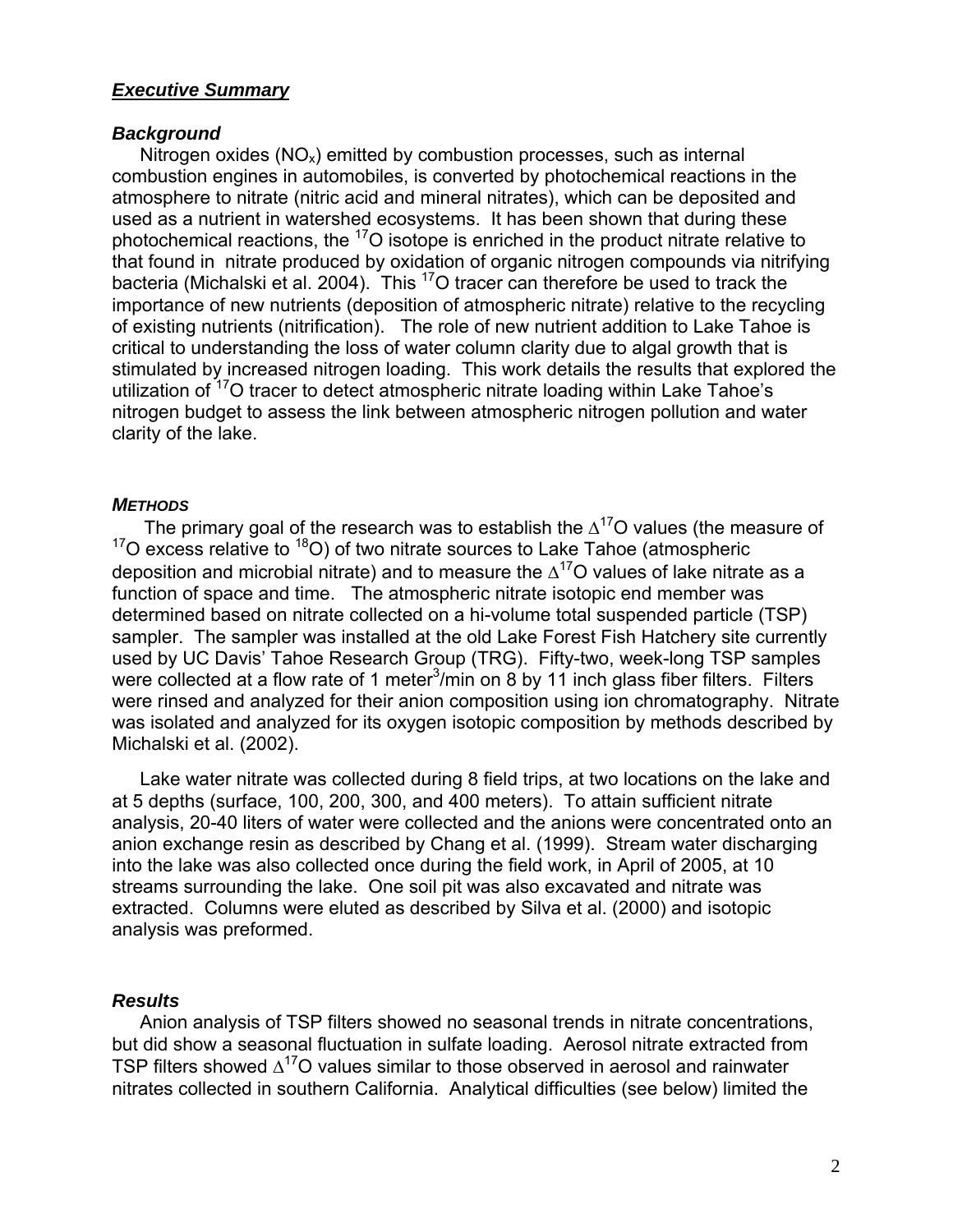data set and obscured the expected seasonal trend in nitrate  $\Delta^{17}$ O values. Regardless, the data were sufficient to establish the atmospheric nitrate  $\Delta^{17}$ O end-member value at 24‰. By end-member we mean one of two end points on a mixing line, in this case two distinct  $\Delta^{17}O$  values, 24‰ for atmospheric nitrate and 0‰ for nitrification. This second  $\Delta^{17}$ O end-member, (microbial) was confirmed to be zero by analysis of soil extracted nitrate which had no observable  $\Delta^{17}$ O value as was expected from biologic nitrate.

Lake water column nitrate had observable positive  $\Delta^{17}$ O values. This indicates that the recycling of biomass nitrogen is sufficiently slow, relative to the atmospheric deposition of photochemical nitrate, to retain the deposition signal. Average water column  $\Delta^{17}$ O values were 3-4‰, which translates to approximately ~15% of the lake water nitrate has not been recycled by algal uptake, death, decay and nitrification. From these data combined with previous deposition rate estimates, we can estimate the total amount of nitrate derived by nitrification, from which the residence time can be calculated and, by proxy, the time required for nitrogen levels to drop and lake clarity to recover. Using a  $0.13$  g N m<sup>2</sup>/yr deposition estimate by Jassby et al. (1994), we derive a lake wide nitrification rate of 1.0 g N  $m^2$ /yr, which is in good agreement with incubation experiments of Paerl (1972). Seasonal fluctuations in column depth nitrate  $\Delta^{17}O$  values shows evidence of surficial deposition (higher  $\Delta^{17}$ O values) and sediment nitrification (decreasing  $\Delta^{17}$ O values) as a function of time during stratified conditions. Stream water  $\Delta^{17}$ O values were lower than lake values, suggesting vadose zone processes during stream transport are more effective at recycling nitrate than lake processes.

The study was hindered by analytical limitations of the existing method. While we attained sufficient data to make some qualitative and semi-quantitative interpretations of N deposition and recycling in the Tahoe Basin, a number of samples yielded no isotopic data, and obscured potential seasonal and spatial trends. The issues revolved around unknown dissolvable organic material (DOC) in aerosol and watershed samples. This unknown substance, some DOC derivative, evaded cleanup methodology that worked in previous studies. The carbon from the material reacted with  $O<sub>2</sub>$  derived from the nitrate analysis creating CO and  $CO_2$  that is unfit for  $\Delta^{17}O$  analysis. As this contaminant issue became apparent, we halted isotopic analysis and archived the remaining aerosol and lake samples for nitrate until this issue can be resolved analytically. We have spent the last year developing a new methodology that is unaffected by DOC and are currently conducting control experiments. We expect to complete these controls by the end of 2006 and analysis of the remaining samples in early 2007. At that juncture, we will evaluate the data and publish the completed results.

#### *Conclusion*

The two primary goals of the project were completed: the establishment of nitrate  $\Delta^{17}$ O mixing endmember values (atmospheric and biologic) and the detection and quantification of these two sources within Lake Tahoe. These estimates on the biologic and deposition nitrate fluxes based on stable isotopes have established constraint on nitrogen dynamics on a lake-wide scale and verified that local, point studies can be scaled to a larger area without significant error. Additional data that will evolve from the newly developed methodology will help clarify seasonal and spatial isotopic variations.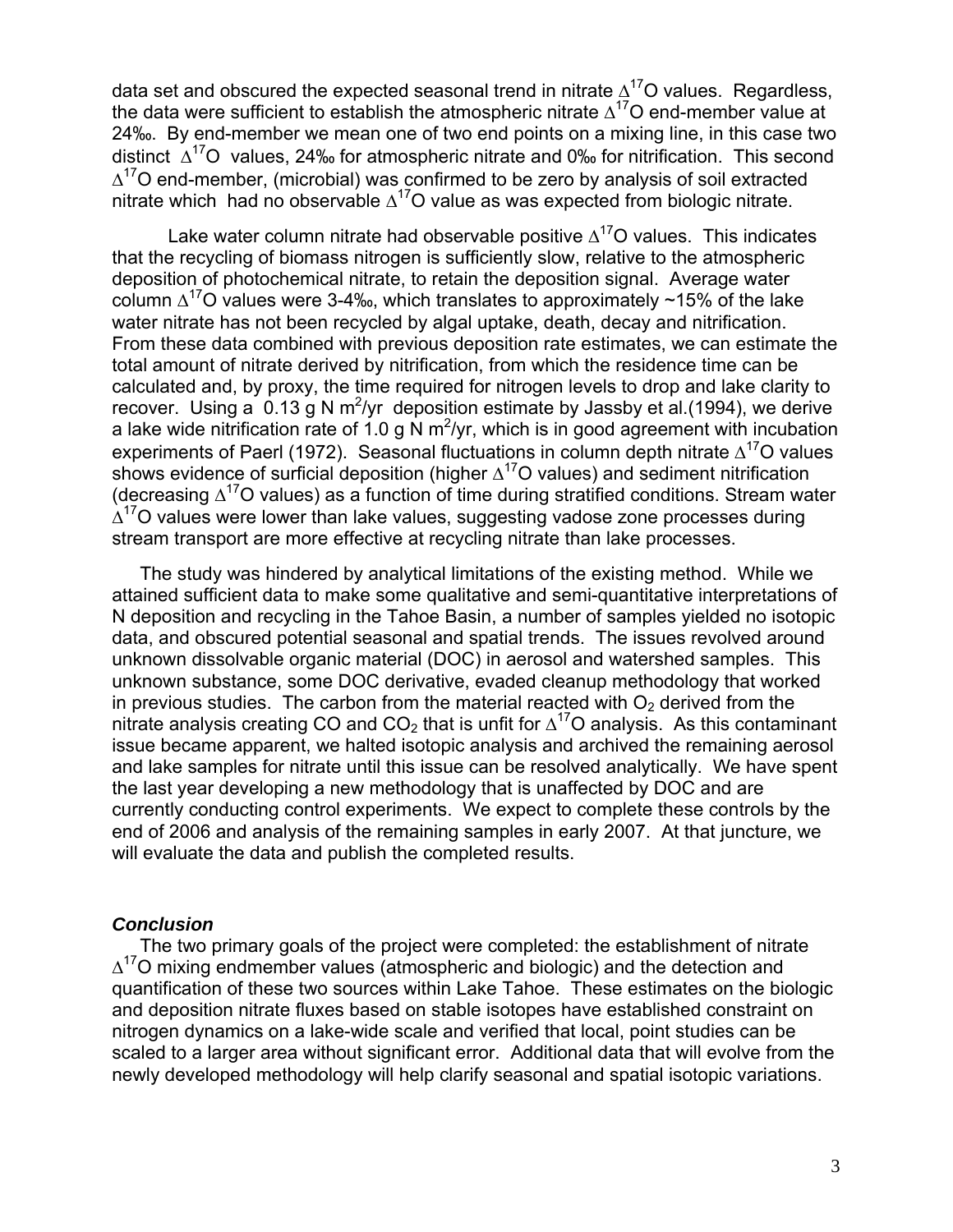#### **INTRODUCTION**

The water clarity of Lake Tahoe is world renown, but Secchi plate measurements, shown in figure 1, have shown that the clarity has been steadily decreasing since the late 1960s (Goldman, 1988). The primary cause is still uncertain, but it is firmly established that clarity loss and increases in water column algal concentrations are directly correlated, indicating algal growth is a (dominant) factor (Goldman, 1988; Holm-Hansen et al., 1976; Vincent and Goldman, 1980). Research suggests that the increase in algal growth is primarily due to increases in the limiting nutrients, phosphorous and nitrogen. Over this same time frame, the lake has gone from a classic alpine nitrogen-limited lake (excess phosphorous) to one where phosphorous is now the limiting nutrient (Burgy and Knight, 1974; Goldman, 1988; Hatch et al., 1999). This indicates that since the 1960's the lake has accumulated a significant amount of bioavailble nitrogen, which has spurred algal growth, leading to decreased water clarity.



*depth based on Secchi plate measurements conducted by the Tahoe Research Group at UC Davis. Loss of over 30% since the late 1960s is thought to be mainly due to algal growth in the water column and increased sediment loading from development and traffic. Adapted from the Tahoe research Group <http://terc.ucdavis.edu/cla> rity.html* 

The source of this additional nitrogen is still questioned. Development of wetlands surrounding the lake have eliminated riparian zones that normally act as nutrient filters for runoff from the surrounding watershed (Coats and Goldman, 2001; Hatch et al., 1999; Hatch et al., 2001; Leonard et al., 1979; Naslas et al., 1994). Basin population increases and the establishment of recreational activities have increased fertilizer usage within the basin and increased the potential for leakage from pipes that export sewage from the basin , both potential sources of available nitrogen and phosphorus (Burgy and Knight, 1974; Loeb and Goldman, 1979; Mitchell and Reisenauer, 1974). A large transient tourist population has contributed a significant amount nitrogen oxides, emitted from automobiles, and fixed nitrogen is also likely imported from urban pollution outside the basin (Jassby et al., 1995; Jassby et al., 1994; Tarnay et al., 2001; Tarnay, 2001; Zhang et al., 2002). Deposition studies suggest that a major component of lake nitrogen is derived from direct deposition of this atmospheric nitrogen to the lake surface (Jassby et al., 1994). However, deriving the amount of nitrogen deposited relies upon accurate estimates of wet and dry deposition taken at by a relatively limited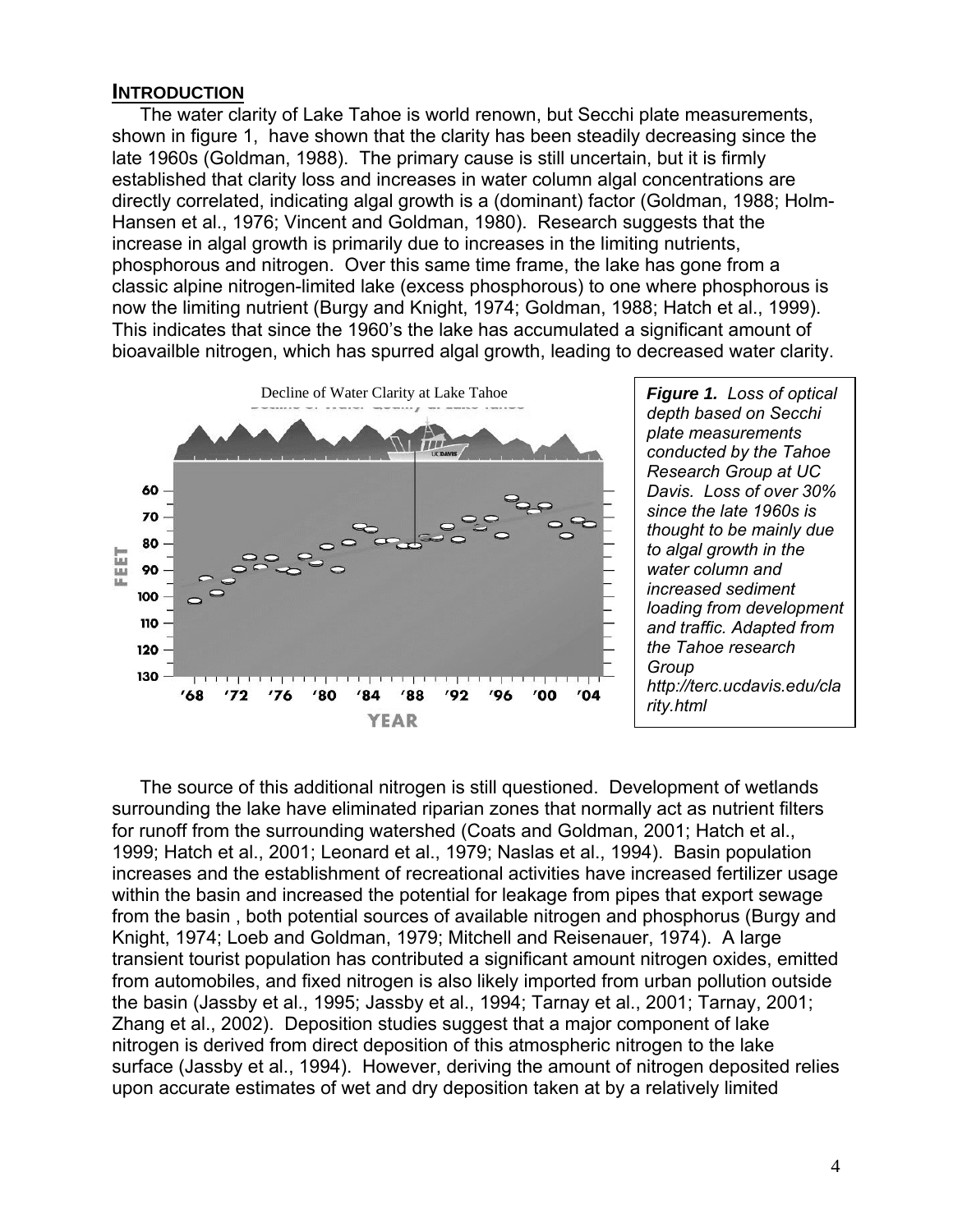spatial/temporal network and accurately extrapolating these estimates across the large surface area of the lake. Both measurement errors and extrapolation methods/models are subject to significant error.

Even less is known about the rate of N deposition relative to internal biologic recycling of nitrogen. Algae growing in the photic zone (~100 meters) eventually dies, sinks, decomposes and is converted to inorganic nitrogen (nitrate and ammonium) by water column and sedimentary bacteria (Abbott et al., 1984; Goldman, 1988; Holm-Hansen et al., 1976; Paerl et al., 1975). Inorganic nitrogen (primarily as nitrate) is then mixed throughout the lake by currents and annual vertical mixing, returning nutrients to the photic zone for re-utilization (Paerl et al., 1975). Direct deposition of atmospheric nitrate (NO<sub>3</sub>  $_{atm}$  = HNO<sub>3</sub> + mineral NO<sub>3</sub><sup>-</sup>, the end product of automobile exhaust and biomass burning) is mixed with nitrified N from biomass and represents new nitrogen addition to the system. Attempts to constrain nitrogen dynamics using nitrate concentration measurements are not feasible as they are spatially and temporally variable, depending on mixing, biologic loading, season, temperature and numerous other highly variable parameters, including the limited sampling capability at such a large lake. Stable isotopes of oxygen in nitrate have potential to resolve such source and sink budgets where concentration analysis fail.

Nitrate exists primarily as the  ${}^{14}N^{16}O_3$  specie but may also exist as an isotopomer, primarily by the single substitution of either a <sup>15</sup>N, <sup>18</sup>O, or <sup>17</sup>O atom. The production of nitrate (biological or photochemical) generates isotopomers based on the isotopic composition of the sources (nitrogen and oxygen) and kinetic or equilibrium

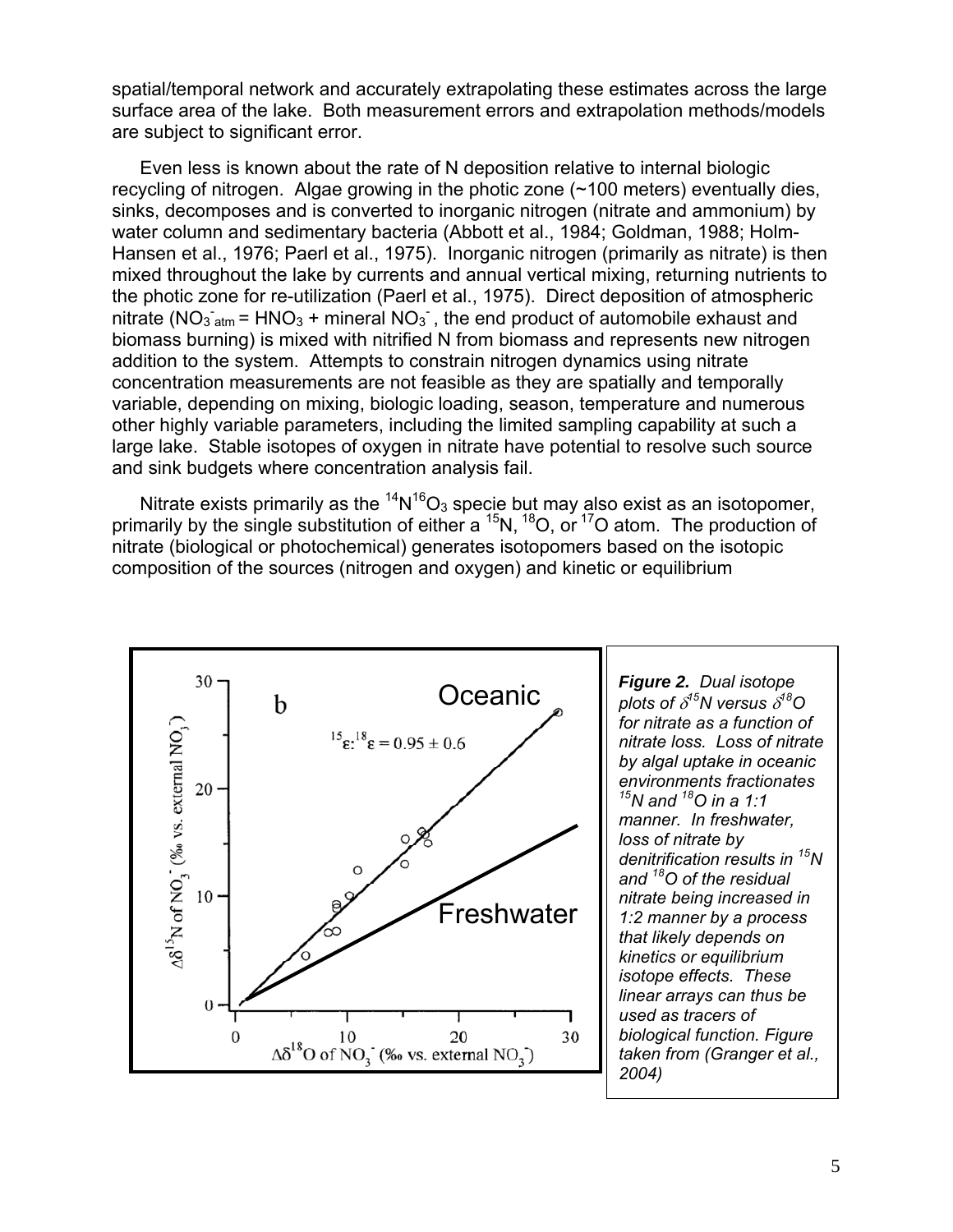

 **Figure 3.** *The bottom plot shows the terrestrial fractionation line (TFL) for oxygen isotopes predicted*  changes in oxidation chemistry. High amounts N<sub>2</sub>O<sub>5</sub> hydrolysis ( $\Delta^{17}O \sim 30\%$ ) increases the NO<sub>3 atm</sub>  *reported relative to the ratio of an accepted standard, whose* δ *is defined as zero. These small changes*  by equilibrium and kinetic isotope effects (nitrification and fertilizer nitrate fall on this line (oval)) and the<br>range of 8<sup>17</sup>O and 8<sup>18</sup>O values for various nitrate compounds found in nature. NO<sub>3 atm</sub> ( aerosols and *rainwater from Riverside ( ), La Jolla ( ), and Bakesrfield (*∆*) in southern California collected from 1997-2002) are offset from the TFL (data points), having* Δ*17O values ranging from 20-32‰. A 50:50 mixture of nitrate derived from microbial nitrifiers and NO3*  line parallel to the TFL, but the Δ<sup>17</sup>O value is preserved (vertical arrows). The NO<sub>3 atm</sub> portion of total *nitrate can be quantified using the bulk* Δ*17O value, even as the* <sup>δ</sup> *18O,*<sup>δ</sup> *15N, and* <sup>δ</sup> *17O values change, making ∆<sup>17</sup>O a conserved tracer. Upper plot shows the ∆<sup>17</sup>O values of nitrate aerosols collected in La<br>Jolla, CA. in 1997-1998 (○) and estimates based on photochemical modeling (■). Note the seasonal* influence of ozone on the NO<sub>3 atm</sub>  $\Delta^{17}$ O values, showing how oxygen isotopes can be used to trace <sup>Δ</sup>*17O value in winter, while homogenous reactions with OH (*Δ*17O ~ 20‰) lower the values in spring/summer. Isotopic abundances given are ratios (R) of the minor isotope relative to the main isotope, which for oxygen is 18O/16O and 17O/16O. Small changes in isotopic abundances (*δ*) are are given in units of parts per thousand, e.g. per mil (‰).* 

$$
\delta^{18}O(\delta^{17}O) \, (\text{\%}o) = [(R_{sample} - R_{stand.})/R_{stand.})]^*1000 \qquad (EQ. 1)
$$

<sup>Δ</sup>*17O =* <sup>δ</sup> *17O - .52* <sup>δ</sup>

*18O (EQ. 2)* 

 $Δ<sup>17</sup>O$  is a measure (verticle distance) of the offset from terrestrial fractionation line.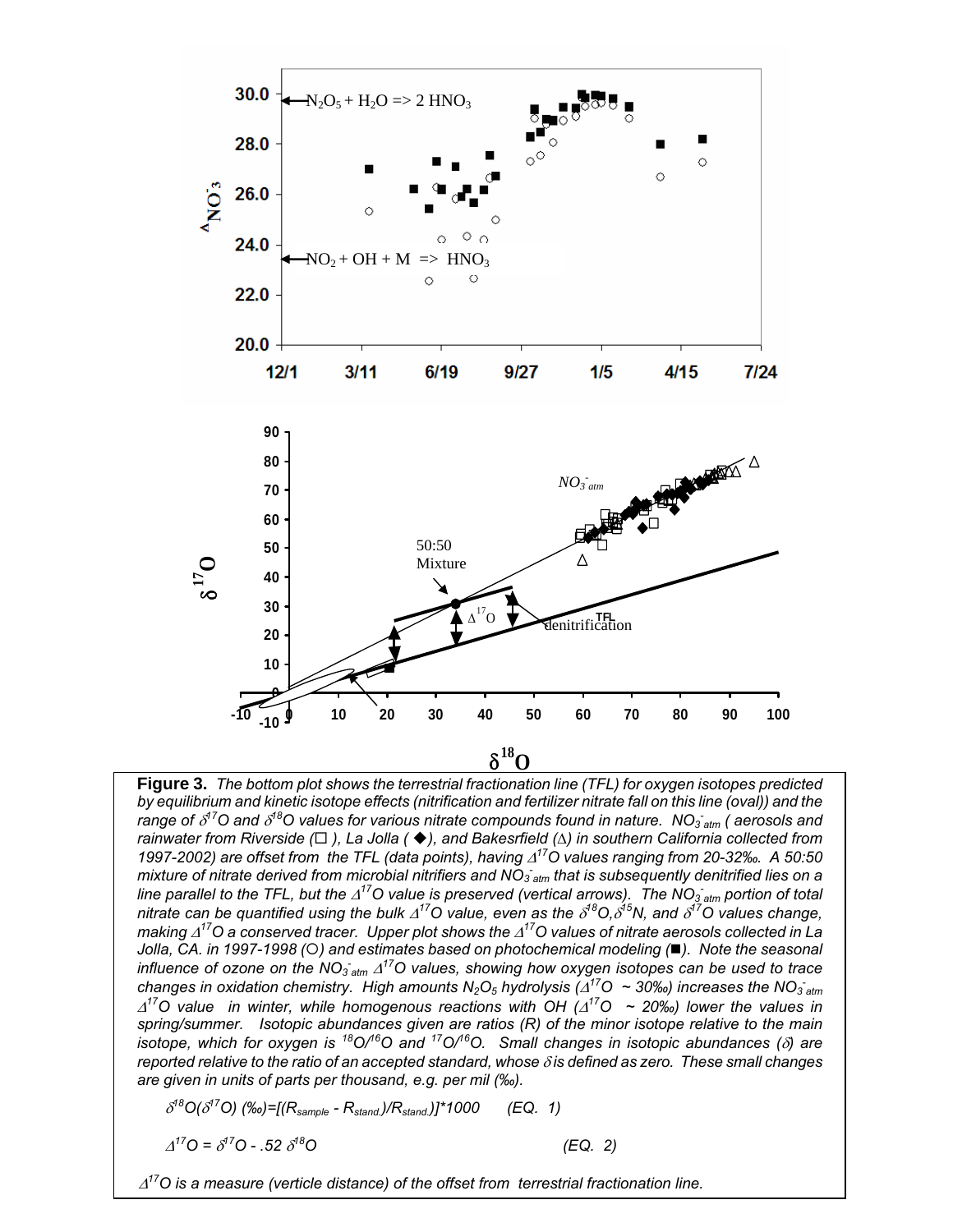fractionation factors associated its formation (Kendall, 1998; Mayer et al., 2001).

Kinetic or equilibrium imprints can also be generated by biotic fractionations during nitrate loss processes such as denitrification. One example is the oxidation of ammonium to nitrate by nitrifying bacteria. During the addition of oxygen atoms during nitrification, two of the added atoms are derived from surrounding cell water and one derives from dissolved  $O_2$  (Andersson and Hooper, 1983). The  $\bar{\delta}^{18}$ O value of water is highly variable in space and time and is impacted by longitude, latitude, altitude, time of year, temperature, evapo-transpiration, evaporation and condensation (Bowen and Wilkinson, 2002). Likewise, while the  $\delta^{18}$ O of air, O<sub>2</sub> is essentially constant, its value in soil pore spaces or the water column varies due to fractionations related to respiration, diffusion and chemical oxidation of minerals (Angert et al., 2001; Blunier et al., 2002). Therefore the  $\delta^{18}$ O of nitrate from nitrification in a given microenvironment is unique and is a function of hydrologic and biogeochemical factors. This uniqueness of both  $\delta^{18}O$ and  $\delta^{15}$ N signatures allows them to be used as a tracer of both biologic activity and hydrologic transport. Loss processes can also isotopically imprint the residual nitrate. Denitrification preferentially utilizes lighter isotopes leaving the residual nitrate isotopically enriched (Boettcher et al., 1990; Kendall, 1998; Spoelstra et al., 2001). It has been observed that, while this enrichment is different for  $15N$  and  $18O$ , they are linearly related (Figure 2). This linearity is due to mass dependant fractionation where the relative mass difference is critical. For example, fractionation factors due to diffusion are a function of the square root of molecular mass, which for  ${}^{15}NO_3$  is 1.008 and for  $N^{18}O^{16}O_2$  is 1.016 (each relative to  $^{14}N^{16}O_3$ ) or 8‰ and 16‰. In other words twice the fractionation occurs in the  $^{18}$ O substituted molecule compared with the  $^{15}N$ substituted because of the 2:1 atomic mass change  $(^{18}O - ^{16}O = 2, ^{15}N - ^{14}N = 1)$ . Linear changes of two or more isotopes with changes in concentration are indicative of mass dependent loss process, distinguishing them from the mixing of isotopic reservoirs.

A similar mass dependant relationship exists between the three stable isotopes of oxygen, with  $\delta^{17}O \sim 1/2\delta^{18}O$  and most terrestrial compounds plotting of a line of slope 1/2 (the terrestrial fractionation line) in dual isotope space (Fig. 3) (Miller et al., 2002; Young et al., 2002). Notable exceptions to this rule is isotope partitioning during ozone formation where  $\delta^{17}O = \delta^{18}O$  (Heidenreich, III and Thiemens, 1983; Thiemens and Heidenreich, III, 1983) and this deviation from the terrestrial fractionation line is quantified by  $\Delta^{17}O = \delta^{17}O - 0.52 \times \delta^{18}O$  (Miller, 2002). Positive  $\Delta^{17}O$  values are common in compounds where oxygen atoms are transferred during oxidation reactions involving ozone (Savarino et al., 2000; Savarino and Thiemens, 1999). Most notable is  $HNO<sub>3</sub>$ produced by oxidation of NOx, which has  $\Delta^{17}$ O values of 20-30‰ (Michalski et al., 2003; Michalski et al., 2004). Because primary pools of oxygen available for nitrification ( $H_2O$ and O<sub>2</sub>) have  $\Delta^{17}$ O values of zero, any measure of  $\Delta^{17}$ O in soils or watersheds must be due photochemical HNO<sub>3</sub> making  $\Delta^{17}$ O measurements a hyper-sensitive tracer of N deposition (Michalski et al., 2004) and the percentage of atmospheric nitrate in the total nitrate pool is easy determined (Figure 4,5). Also, kinetic fractionations associated with abiotic or biotic (denitrification) reactions do not alter  $\Delta^{17}$ O values, as they follow normal mass dependent fractionations (Figure 4). The sensitivity of this tracer of NO $_3$ <sub>atm</sub> is orders of magnitude better than  $\delta^{18}$ O techniques (Kendall, 1998) which lead to ambiguous results when applied to watershed studies (Mayer et al., 2002). Because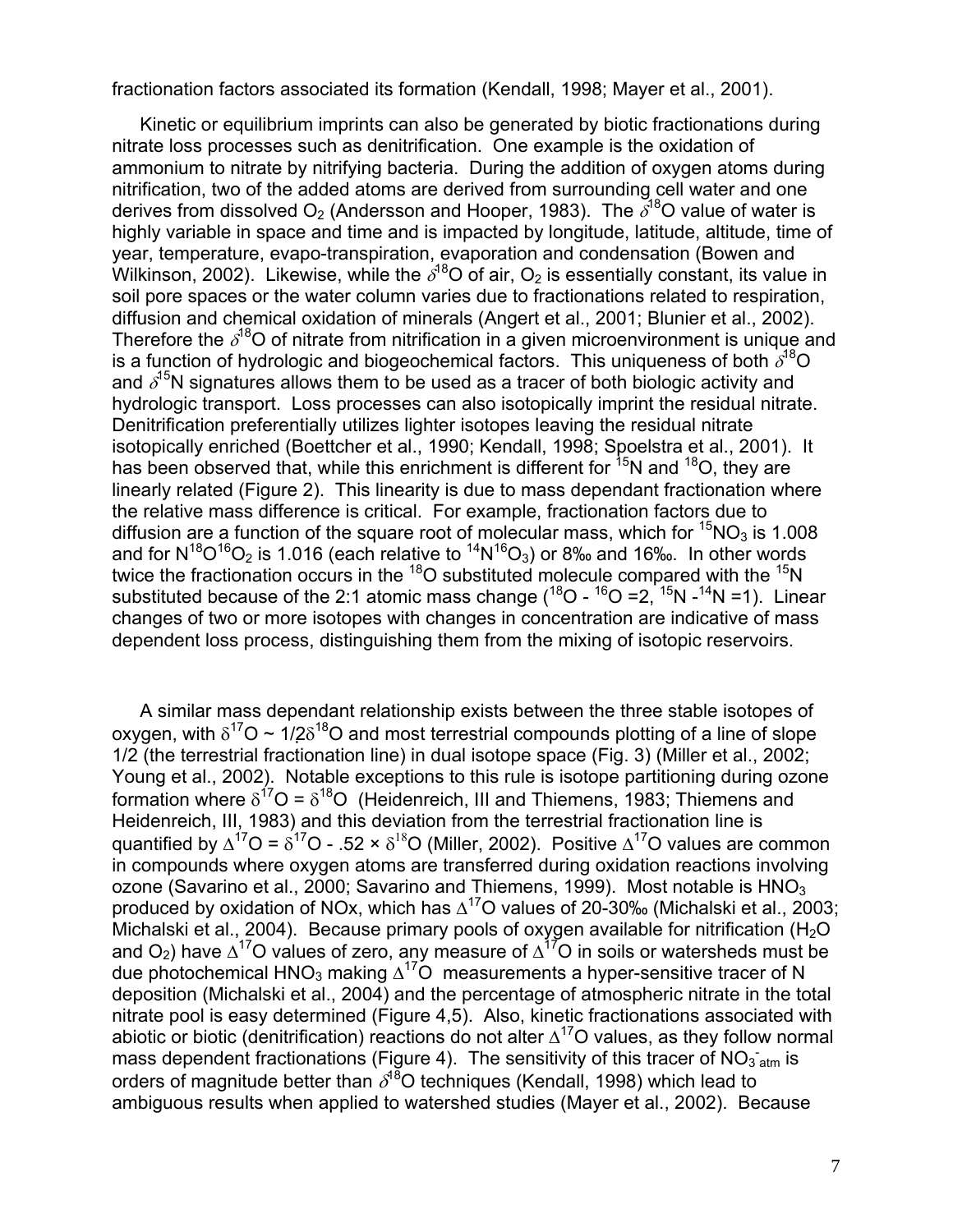$\Delta^{17}$ O evaluations of NO<sub>3</sub><sup>-</sup><sub>atm</sub> is only limited by the analytical error, not by isotopic budgets (e.g., all other sources and processes have zero  $\Delta^{17}$ O values) the 0.1‰ analytical resolution leads to a detection limit for  $NO_{3\text{-atm}}$  of 0.5% of total nitrate (Michalski et al., 2004).

# **- Using** Δ**17O values of NO3 in the Lake Tahoe Watershed**

We can approximately quantify nitrates from source to outflow by applying isotopic and mass balance. For Lake Tahoe, we can assume that the system is in steady state with respect to nitrate balance and so the nitrate fluxes (F) can be characterized by

 $F_{atm}$  +  $F_{bio}$  =  $F_{water}$  +  $F_{denit}$  +  $F_{uptake}$ 

Since denitrification and uptake chemically alter nitrate to other N compounds, in



changes of export probability of NO<sub>3 atm</sub>  $F^2$   $\left|$  **Figure 4***.*  $\Delta^{17}$ O NO<sub>3</sub>*, discharge and* **<sup>10</sup>***nitrate concentrations in a small urban*  **1.8** *stream and the upper river near Raleigh*  <sup>1.6</sup>  $\left[ \begin{array}{c} 8 \\ \end{array} \right]$  NC. The Δ<sup>17</sup>O on the right axis can be *converted to NO3 - atm by dividing by 21‰, this regions deposition value. If the assumption of a homogenous nitrate pool that is incorporated into hydrologic*  **0.6**<br> **0.4 change in isotopes with changing source <br>
<b>0.2 change in isotopes with changing source** *strength. This is clearly not observed. The* Δ*17O peak values do not*  **0.6 10** *correspond to the peak nitrate*  **8 but occur during falling portions of the 0.5 0.5 0.5 0.5 0.6 0.6 0.6 0.6 0.6 0.6 0.6 0.6 0.6 0.6 0.6 0.6 0.6 0.6 0.6 0.6 0.6 0.6 0.6 0.6 0.6 0.6 0.6 0.6 0.6 6**<br> *e* changes of export probability of N<br> **4** <u>**e**</u> that accumulated on the surface direct  $\begin{array}{c}\n\text{A} \leftarrow \text{B} \left[\begin{array}{c}\n\text{A} \left[\begin{array}{c}\n\text{B} \left[\begin{array}{c}\n\text{C} \left[\begin{array}{c}\n\text{C} \left[\begin{array}{c}\n\text{C} \left[\begin{array}{c}\n\text{C} \left[\begin{array}{c}\n\text{C} \left[\begin{array}{c}\n\text{C} \left[\begin{array}{c}\n\text{C} \left[\begin{array}{c}\n\text{C} \left[\begin{array}{c}\n\text{C} \left[\begin{array}{c}\n\text{C} \left[\begin{array}{c}\n\text{C} \left[\begin$ *the dry season, which is being* **<sup>0</sup>***biomass by the rain. The upper Neuse River exhibits different behavior with*  <sup>0.2</sup> *NO<sub>3</sub>*  $_{atm}$  more closely aligned with *discharge and concentration changes. This highlights then nitrate source flux differences for biogeochemically different systems.*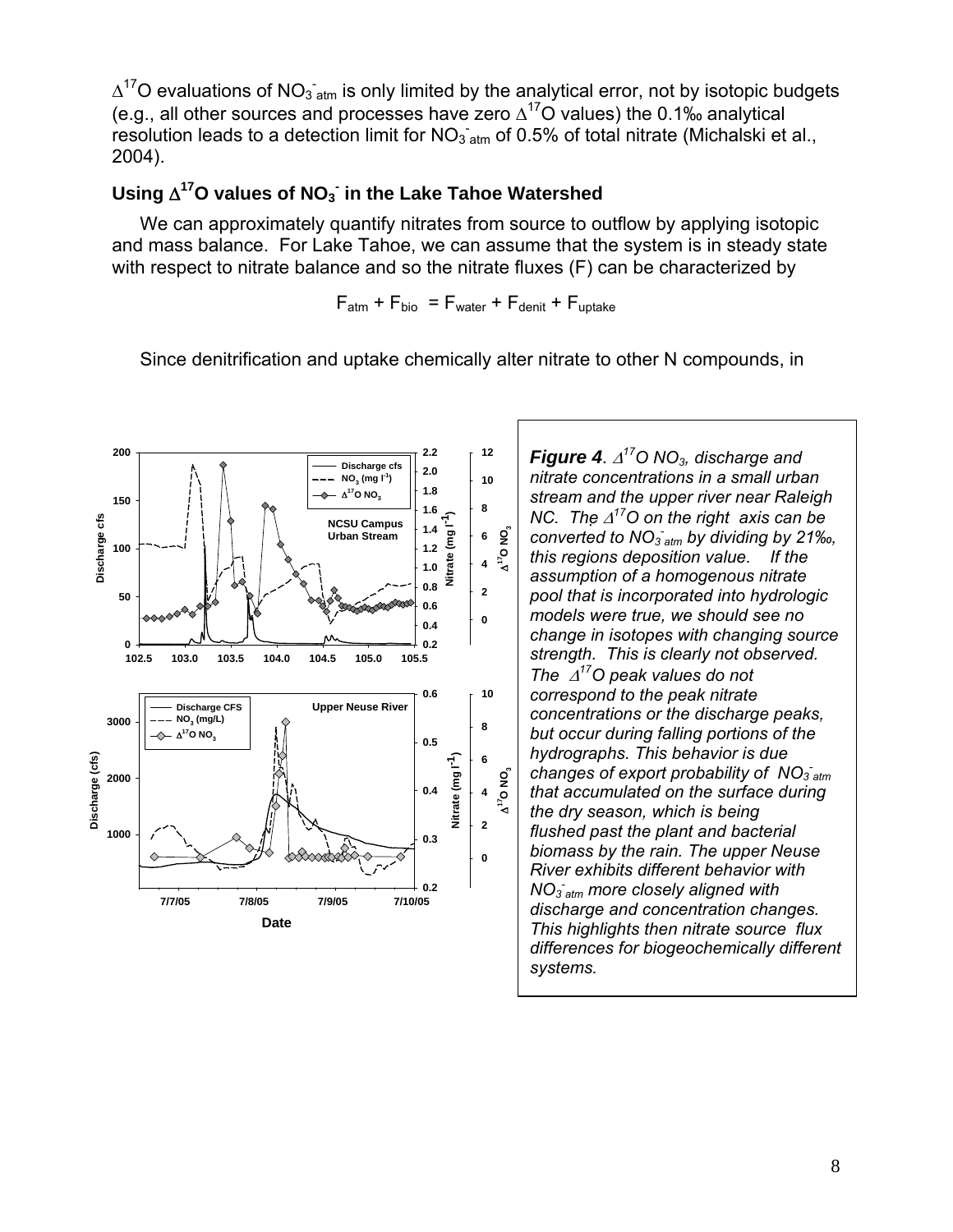terms of mole fractions of nitrate (*x*)

$$
x \cdot F_{atm} + (1-x) \cdot F_{bio} = F_{water}
$$
 (EQ. 3)

We propose to independently determine *x*, the proportion of atmospherically derived nitrate, by using  $\Delta^{17}$ O analysis and applying isotopic mass balance

$$
\Delta^{17} \text{O}_{\text{water}} = x \cdot \Delta^{17} \text{O}_{\text{atm}} + (1 - x) \cdot \Delta^{17} \text{O}_{\text{bio}} = x \cdot 23\% \text{o} + (1 - x) \cdot 0\%
$$

$$
x = \Delta^{17} \text{O}_{\text{water}} / 23\%
$$

In the above, the 23‰ is the average  $\Delta^{17}$ O value for nitrate aerosols from southern California and the 0‰ value for biological nitrate are estimates from known nitrification oxygen reservoirs ( $O<sub>2</sub>$  and  $H<sub>2</sub>O$ ). These two values will be determined empirically for the Lake Tahoe Basin by nitrate aerosol isotopic analysis and soil nitrate analysis. Once these two end-members are quantified, the appropriate x values (percent of atmospheric nitrate retained in the lake) can be determined.

An example of using the high sensitivity of the  $\Delta^{17}$ O signature in detecting atmospherically deposited nitrate can be seen in data from the Neuse River basin in North Carolina. The NC peak  $\Delta^{17}$ O NO<sub>3</sub> values are not observed with peak discharge or peak nitrate concentrations in an urban stream or at an upper river site (Showers, unpublished data, Figure 6). Using a  $\Delta^{17}$ O precipitation value of +21 for this site, the integrated mass flux of ADN is 20-25%, slightly higher in the stream than in the main river. The changes of  $\delta^{18}$ O nitrate do not match trends of  $\Delta^{17}$ O nitrate, indicating that other processes such as nitrification and denitrification may be affecting the  $\delta^{18}$ O nitrate values at this site (Figure 7).

We have had success in assessing N deposition in streams in southern California and North Carolina using  $\Delta^{17}$ O signatures in nitrate collected in the watershed. In southern California site, near UC Riverside, we observed various proportions of NO<sub>3</sub><sup>-</sup><sub>atm</sub> in soils ranging from  $>90\%$  in surface litter to  $\sim$  10% in nitrate found to depths of 1 meter. We also observed high variability in the proportion of  $NO_{3\text{ atm}}$  found in stream water nitrate. This variation is related to export dynamics such as the importance of overland flow relative to groundwater inputs to the streams (Michalski et al. 2004). Similar dynamical effects have been observed in reaches of the Neuse River in North Carolina ( Figure 4, Showers, unpublished data). Note that the nitrate  $\Delta^{17}$ O values can peak with nitrate concentration increases or be out of phase of the increase. In phase phenomena is likely the result of overland flow regimes, where dry deposited nitrate is directly washed to the stream, which then shows as simultaneous increases in nitrate concentration and  $\Delta^{17}O$  increases. Out of phase isotope/concentration data are the result of the movement of precipitation through the soil profile, where hydrological pressure is pushing soil nitrate, generated by microbial processes, out into the stream first, followed by atmospheric nitrate that must move a greater distance through the soil column and therefore lags the biotic nitrate peak (Figure 4). This data highlights the ability to distinguish the importance atmospheric nitrate within the total nitrate pool by using  $\Delta^{17}O$  analysis.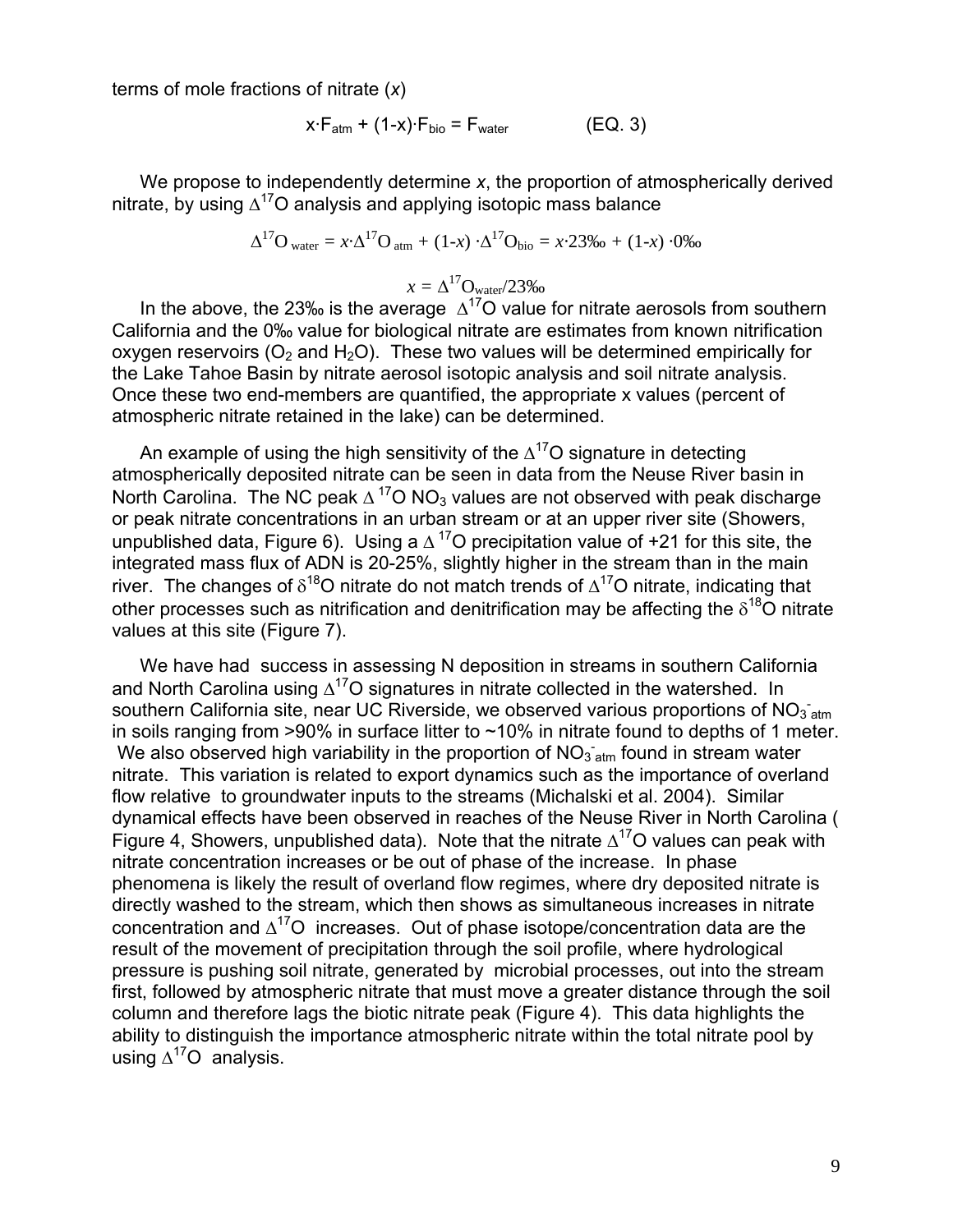#### **MATERIALS AND METHODS**

#### **Sample Collection**

Aerosol samples were collected using a high-volume whole air total suspended particle collector (ThermoAndersen). Samples were colleccted at the Tahoe Research Group's Lake Forest research station located in Tahoe City, CA on the north western shore of Lake Tahoe. Air was pulled through an 8 by 11 inch glass fiber filter at a rate of 1.1  $\text{m}^3$ /min using a Fuji regenerative blower motor (model VFC200P-5T). The sample collections spanned ~7 days for a total sampling volume of ~1  $\times$  10<sup>4</sup> m<sup>3</sup>. Filters were placed in a large Ziplok plastic baggie to which 60ml of Millipore water was added. The bag was sealed and mechanically shaken for 2 min, and then allowed to stand for an additional 5 minutes. One corner of the bag was clipped and the filter was squeezed so the extract was purged into a 50 ml centrifuge tube. Filter absorption of the extract was typically 10 ml, so while anion concentration analysis is based on 50 ml, mass calculations are assessed on the initial 60 ml. The filter extract was filtered at 0.2 micron using a Steriflip device. Anion analysis was preformed with a Dionex 2020i ion chromatograph using 20 mmol carbonate/bicarbonate eluent and acid suppressed electrical conductivity detection.

Watershed samples were obtained during 8 lake field trips and one basin perimeter transect of various streams (April 2005). The stream samples were collected at the sites detailed in Figure 5. Lake water samples were collected at two locations called Mid-Lake (39° 06.851' N; 120° 03.441' W ) and Bouy (39° 06.612' N; 120° 04.521' W ) at depths of 100, 200, 300, and 400 meters, plus surface water. Samples were collected using large volume Niskin bottle casts, with the water being transferred to pre washed 20L Naglene carboy bottles. The water was transported to the Lake Forest station and was drawn by gravity siphon (10 feet) through a 0.45 micron filter and anion exchange resin (Biorad 50 mesh) overnight (Chang et al., 1999; Silva et al., 2000). The anion resin cartridges were capped and refrigerated until the day of extraction. Stream waters were collected in the same fashion. Several well water samples from the basin were obtained from Jim Thomas at the Desert Research Institute and processed in the same manner. The anion resins were stripped using 15 ml of 1 M HBr, with the Brdisplacing the lake water anions such as sulfate, nitrate, and carbonate that was concentrated on the resin. The excess HBr was neutralized by using pre-washed  $Aq_2O$ and the resulting solid AgBr and AgCO<sub>3</sub> was removed by centrifuging. At this point, the and  $SO_4^2$  and  $NO_3^-$  ions.

Initial tests on the lake water collection methodology (Chang et al., 1999; Silva et al., 2000) revealed that using the suggested 200 mesh resin bead size resulted in slow drip rates and up to 5 days of gravity flow to completely filter the 20 liter volumes. These resins were also subject to blockage from particulate matter clogging the flow path. Therefore, we tested 50 mesh resin beads and found that rapid flow (>100 ml/min) still trapped ~90% of solution nitrate and did not alter the isotopic composition. After the second lake collection, we switched to this larger bead size and 20 liter water feeds were completed in ~5 hours.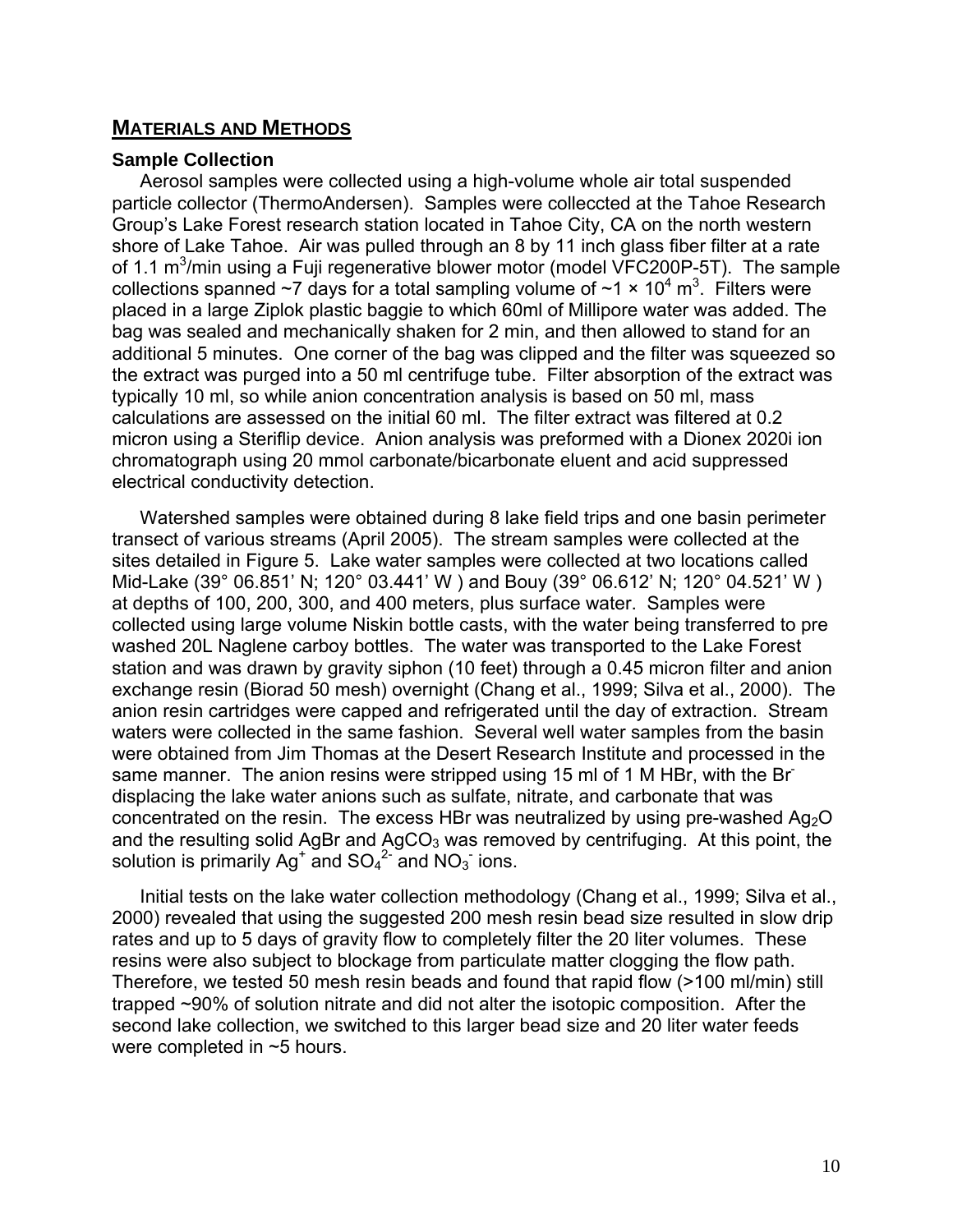

 **Figure 5.** *Map of the stream locations where water samples were collected in April, 2004. Sites*  Aerosol and watershed solutions containing SO4 *City (white triangle).*  sampling sites are shown as white circles and aerosol collections were conducted near Tahoe<br>City (white triangle). *included General Creek, Blackwood Creek, Ward Creek, Second Creek, First Creek, Logan House Creek, Sand Harbor (A), Eagle Falls (B), Meeks Bay Creek (C), and Dollar Hill (D). Lake*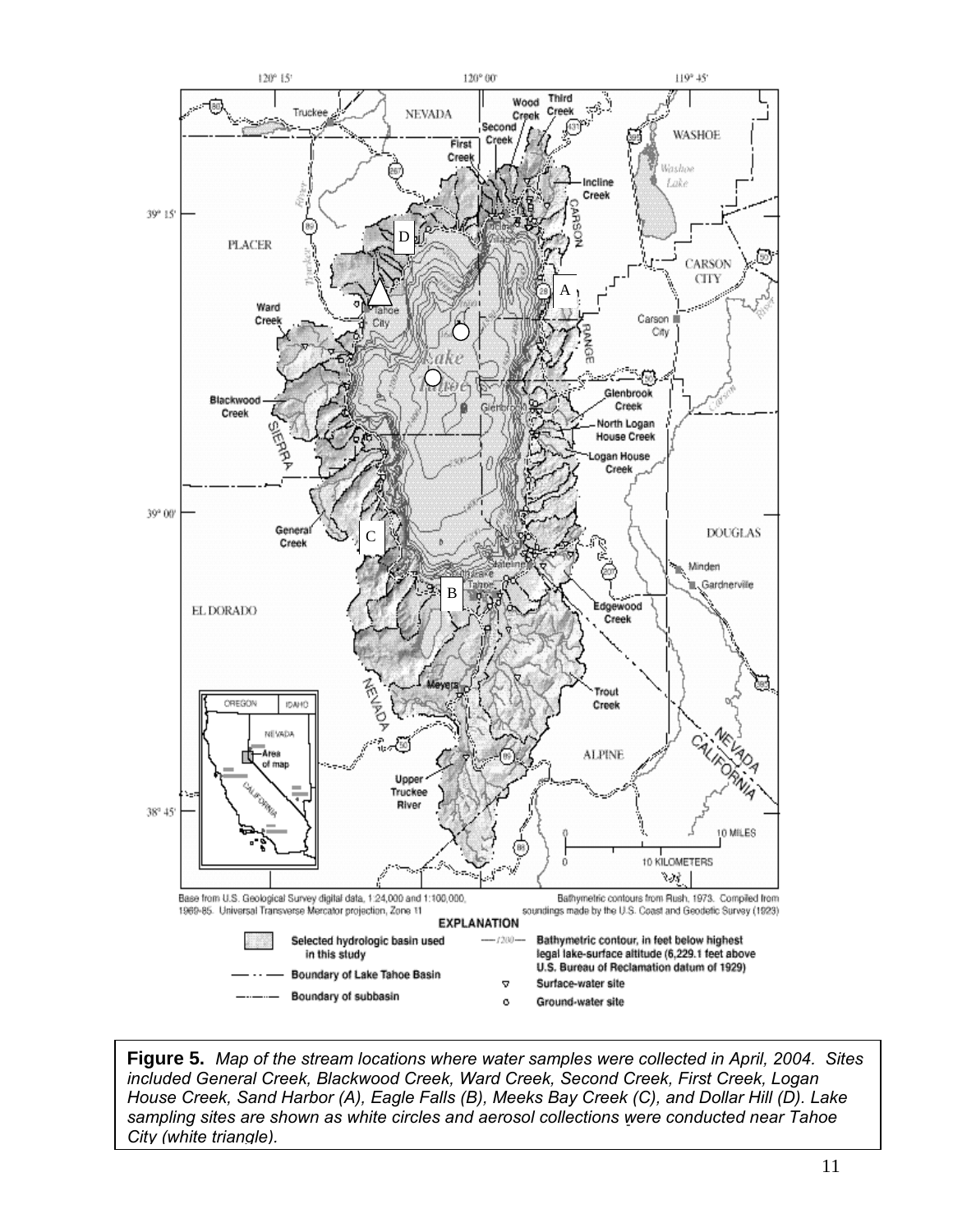an identical procedure. A slight stoichiomatric excess of 1 M BaCl<sub>2</sub> is added to the solutions to precipitate sulfate as BaSO<sub>4</sub>, which was removed by centrifugation. Excess  $Ba<sup>2+</sup>$  and other cations are exchanged for H<sup>+</sup> by passing through cation resin (Biorad AG1-50x). The resin also removes organic acids and other components of DOC. The acidic solution is again neutralized with Ag<sub>2</sub>O and filtered to remove solid AgCl (from excess BaCl<sub>2</sub>), and then freeze-dried. The dried solids are re-hydrated, filtered at 0.2 micron, and tested for purity by ion chromatography and dissolution completion (this should be  $AqNO<sub>3</sub>$ , which is highly soluble). The solution is again freeze-dried, then rehydrated with 75 micro liters of Millipore water and pipetted into a pre-weighed solid silver capsule. The capsule containing the  $AgNO<sub>3</sub>$  solution is dried in a centrifugal freeze drier. The capsules are then reweighed to determine the mass of  $AqNO<sub>3</sub>$ .

The silver boats containing the sample  $AqNO<sub>3</sub>$  are thermally decomposed under vacuum as described by (Michalski et al., 2002). The resulting  $O<sub>2</sub>/NO<sub>2</sub>$  mixture is purified to  $O_2$  by cryogenically removing  $NO_2$  in two liquid nitrogen traps. The  $O_2$  yield is measured using a capacitance manometer and a calibrated volume containing 5A molecular sieve. The  $O<sub>2</sub>$  is then transferred to a Finnigan-Mat 251 isotope ratio mass spectrometer and  ${}^{17}O/{}^{16}O$  and  ${}^{18}O/{}^{16}O$  ratios are determined by monitoring masses 32, 33, and 34. Oxygen delta values are reported with respect to Vienna Standard Mean Ocean Waters (VSMOW), the internationally accepted oxygen isotope standard.

# **RESULTS Aerosols**

The aerosol sulfate and nitrate concentrations measured at the Tahoe City site are shown in Figure 6. Nitrate concentrations ranged from 0.13 to 0.75  $\mu$ g/m<sup>3</sup> with an average of 0.34  $\mu$ g/m<sup>3</sup> and standard deviation of 0.13  $\mu$ g/m<sup>3</sup>. There is no apparent seasonal trend in aerosol nitrate concentrations, but five dates throughout the year have concentrations in excess of the standard deviation of the mean indicating episodic  $NO<sub>x</sub>$ events. These values agree well with measurements from the IMPROVE network which showed the annual concentration of atmospheric nitrate at Lake Tahoe to be 0.4  $\mu$ g/m<sup>3</sup> with little seasonal variation. The aerosol nitrate concentration analysis is based on two assumption 1) that "aerosol nitrate" is in fact a combination of nitrate salts in aerosol form and gaseous  $HNO<sub>3</sub>$  that reacts on the filter media or existing aerosols retained on the filter over the sampling period. 2) That no volatilization of nitrate has occurred. Volatilization occurs because the nitrate salt  $NH<sub>4</sub>NO<sub>3</sub>$  has a significant vapor pressure, depending on ambient temperature and humidity, and can be lost over time. No NH<sub>4</sub><sup>+</sup> data was attained during this study, so it is difficult to assess how the NH<sub>4</sub>NO<sub>3</sub>/NO<sub>3</sub> varied with season and how much  $NH<sub>4</sub>NO<sub>3</sub>$  was lost during the week long sampling periods. Chang et al. (2005, ARB final report "Sampling and Analysis for the Lake Tahoe Atmospheric Deposition Study" , 2005) showed that from 20 to 100% of ammonium nitrate volatilized in aerosol sample collected in Tahoe City in 2002, with an average in excess of 60%. Their average nitrate concentration of .45  $\mu$ g/m<sup>3</sup> is larger to our 0.32 μg/m<sup>3</sup>, but this would scale to  $\sim$  0.52 μg/m<sup>3</sup> if similar percent volatilization had occurred in our study. Comparing our collection efficiency to that of Chang et al. would require knowledge of  $NO<sub>x</sub>$  concentrations, which are not available for our site, but given that annual variations at individual sites are not likely to vary widely, we believe that  $\sim$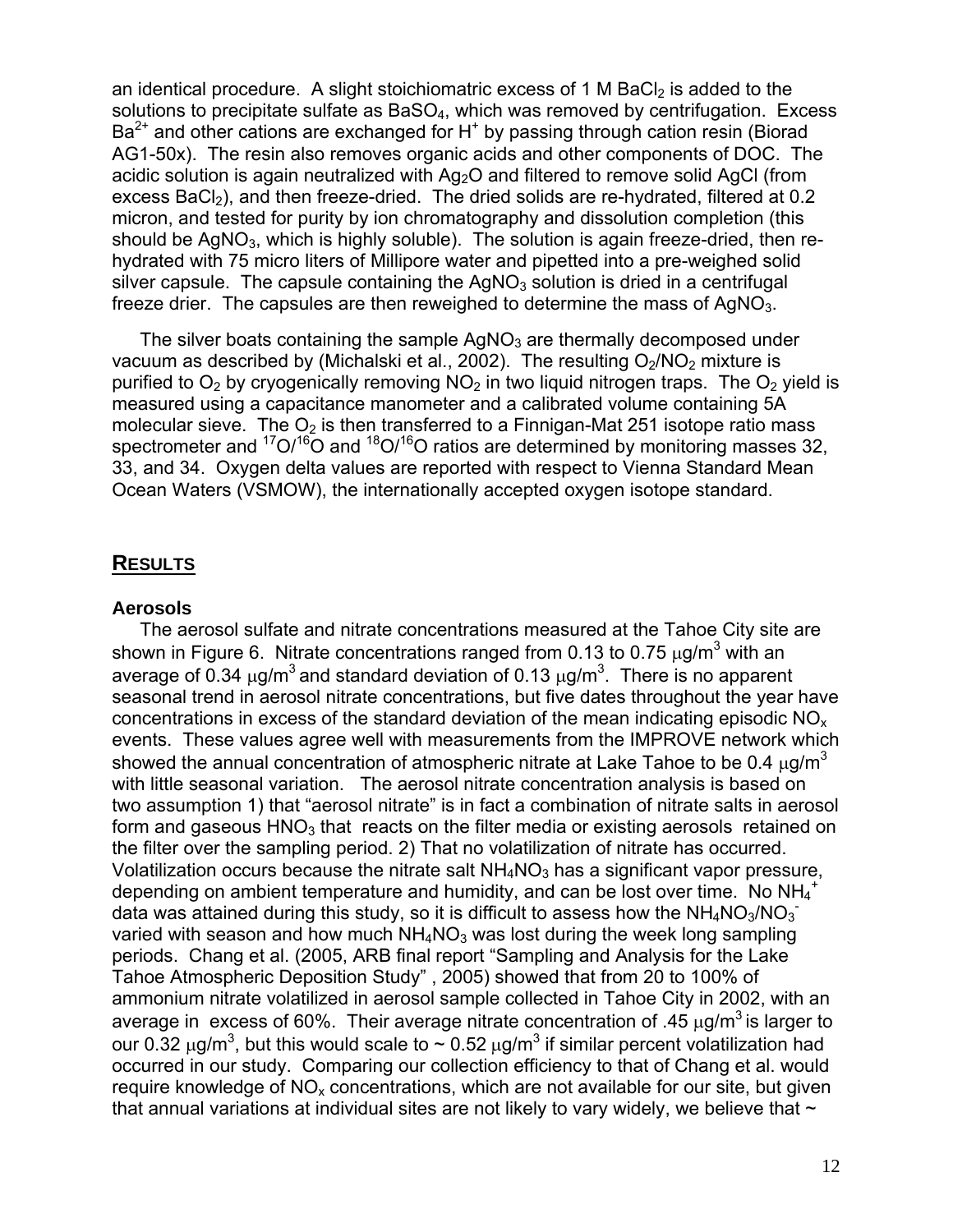30% of the nitrate in our samples was likely lost to volatilization. Chang et al. (2005) showed that nitrate concentrations are variable among different sampling locals in the basin. Our goal was to establish how isotopic signatures vary with nitrate concentration and not to evaluate concentration and mass fluxes to the lake, therefore for the purposes of this work these concentration differences between local need not be considered.

Sulfate concentrations exhibited a significantly large degree of variation, ranging from a high of 1.1 to a low of 0.07  $\mu$ g/m<sup>3</sup>. In contrast to nitrate, the sulfate aerosols did show a seasonal trend, with the highest values occurring in the spring and summer and lowest concentrations in the winter. Both the sulfate mass amounts and the seasonal trends are comparable to those in other studies. The IMPROVE sampling station in South Lake Tahoe showed sulfates ranging from a summer high of 1.1  $\mu$ g/m<sup>3</sup> to a winter



 **Figure 6.** *Nitrate (open diamond) and sulfate (solid square) concentrations at Tahoe City in ambient air in* μ*g per cubic meter. Estimated uncertainty of the absolute concentration is ± 10% and relative concentration is ±2%. Nitrate concentrations exhibit a fairly consistent value of 0.3* μ*g/m3 with occasional episodic events. Sulfate shows a clear seasonal trend with decreased loading in the winter months in agreement with measurements by the IMPROVE network [http://vista.cira.colostate.edu/improve/](http://vista.cira.colostate.edu/improve)*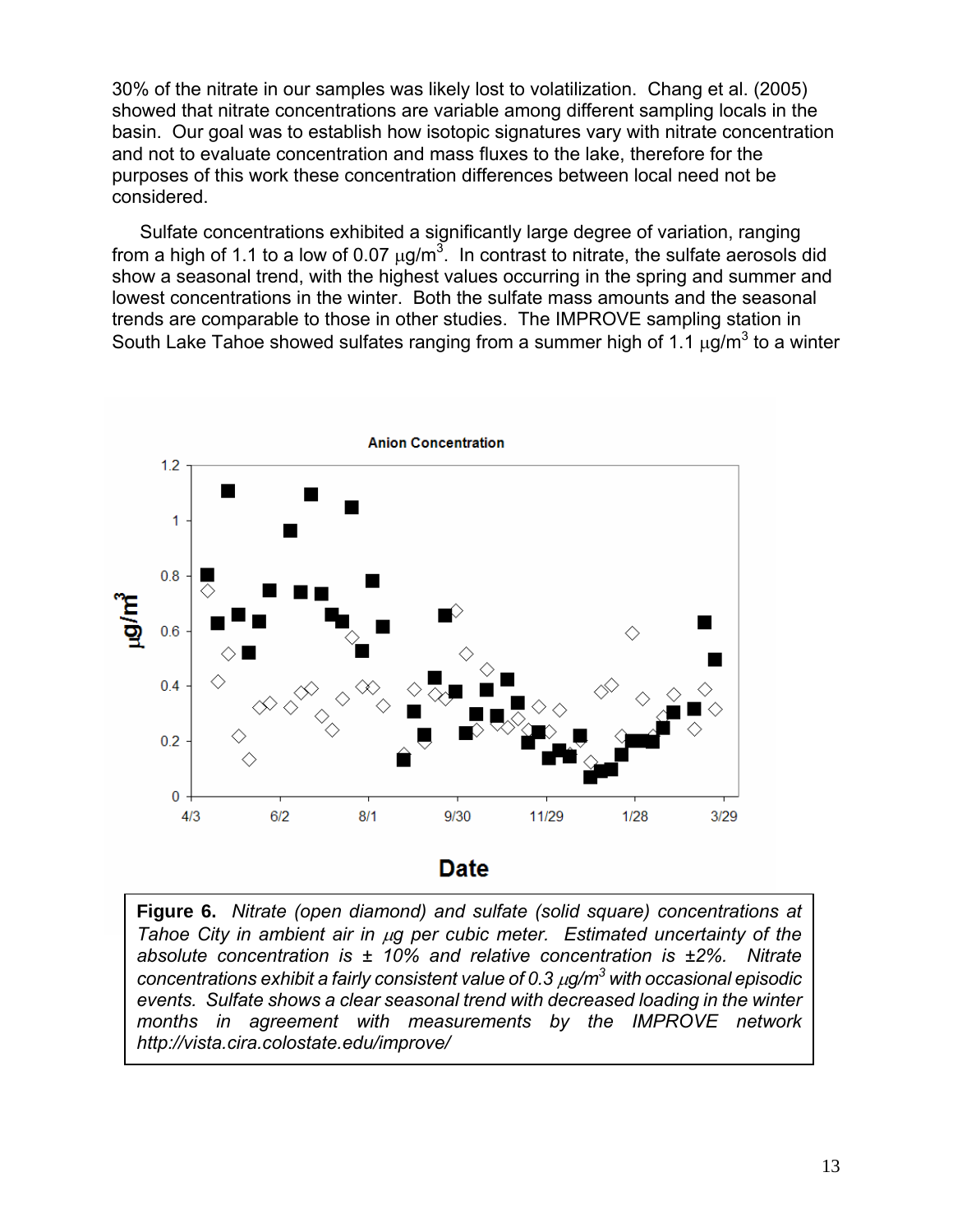average low of 0.4  $\mu$ g/m<sup>3</sup>.

The absence of any correlation between nitrate and sulfate over the course of the year suggests that the nitrogen and sulfur cycles are decoupled in the Tahoe Basin. While  $NO<sub>x</sub>$ , and hence aerosol nitrate, is overwhelmingly from combustion sources, sulfate has additional important sources, including oxidation of sulfide minerals and stratospheric mixing. It is likely that the increase of sulfate over the nitrate is from sulfate contained in local soils and dust because if it were due to transport from outside basin we should expect to see a similar increase in nitrate concentrations, which is not observed. Isotopic analysis could help resolve the potential source. Sulfide mineral is usually isotopically distinct from photochemical sulfate both in oxygen and sulfur isotopes. However, this is beyond the scope of the current project but could be explored in future studies.

Analysis of the isotopic composition of nitrate aerosols collected during the late spring and summer indicates similar  $\delta^{18}$ O and  $\Delta^{17}$ O values as those observed in southern California. Aerosol nitrate  $\delta^{18}$ O values ranged from 53 to 63‰ and  $\Delta^{17}$ O values were between 20 and 25‰ (Figure 7).



 **Figure 7.** Δ*17O values of nitrate aerosols from Lake Forest (NW of Lake Tahoe, CA; solid triangles).* Δ*17O values for aerosols from La Jolla (N of San Diego, CA) collected in 1999 (solid circles) for reference. Seasonal trend observed in La Jolla can not currently be resolved due to interference of organic material during the analysis. The data average suggest a lower value ~ 23‰. However similarities between spring and summer values suggest that the average* Δ*17O value for both regions are the similar. The higher values in winter at La Jolla are due to temperature dependence of the*  $\Delta^{17}$ *O (increased N<sub>2</sub>O<sub>5</sub> hydrolysis) and such a winter maximum would theoretically occur in the Tahoe basin.*  Based on these data and near consistent NO<sub>3</sub> aerosol concentrations though the year, *we estimate the annual average* Δ*17O value of nitrate deposited to the lake is 24‰. This adjustment has little bearing in the interpretation of lake data discussed in late sections.*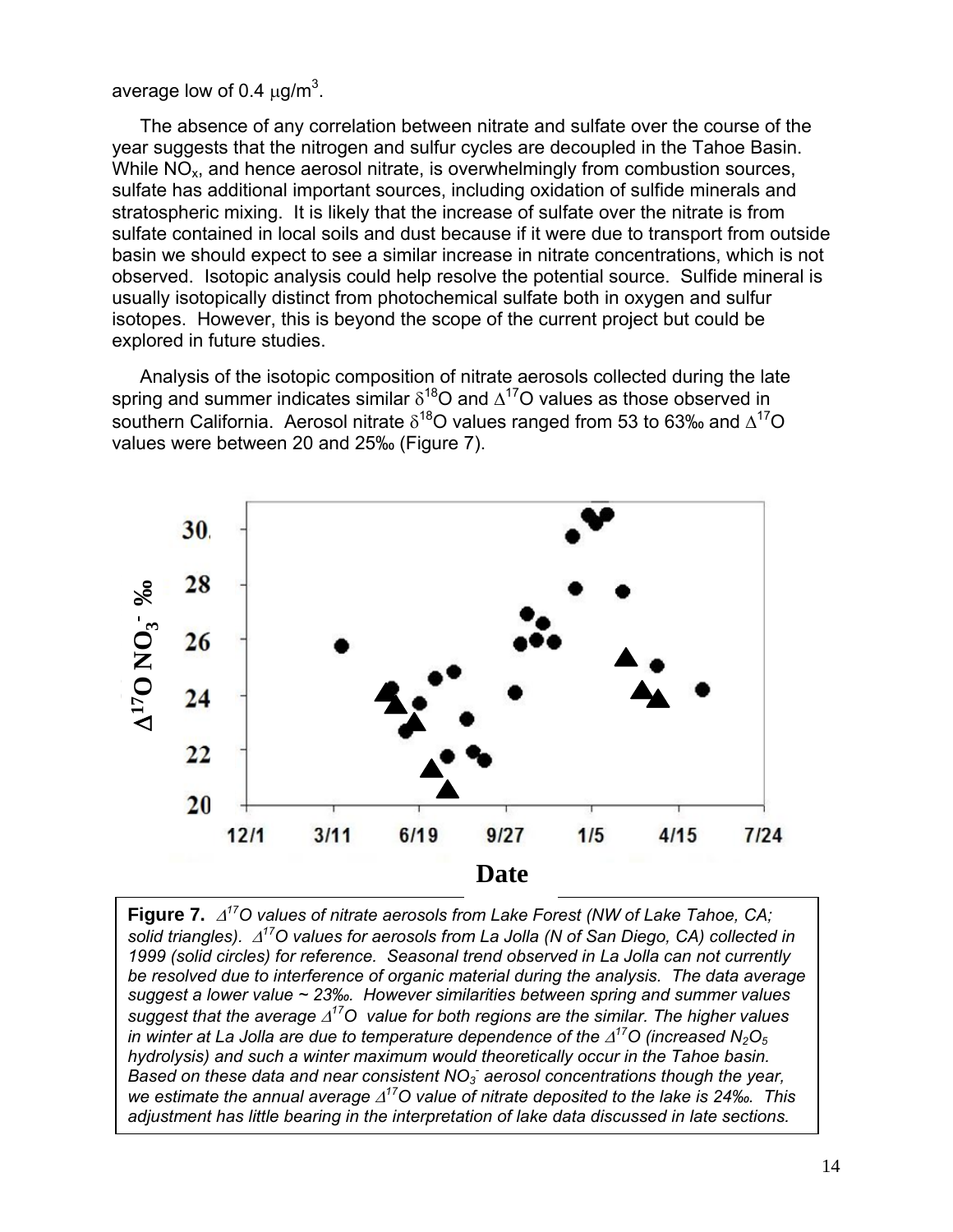# Analytical Difficulties with NO<sub>3</sub><sup>-</sup> Isotopic Analysis Due to Organic Carbon Contamination

While initial results and analytical were successful and encouraging, analytical difficulties arose in during processing of subsequent aerosol and lake nitrate samples. Beginning in the fall, nitrate aerosol isotopic analyses were not successful. While ion chromatographic testing of the purified filter extracts showed only nitrate, the  $AqNQ_3$ combustion process yielded no  $O_2$  to conduct the mass spectrographic analysis. A small amount, roughly 10%, of the expected yield of non-condensable gas was generated, but mass spectral scans of the gas indicated that it was carbon monoxide  $(CO)$  not  $O<sub>2</sub>$  as expected. The lack of detectable anions other than nitrate, the presence of CO and the complete loss of  $O<sub>2</sub>$  indicate that an unknown source of carbon was present in the filter extracts and was not removed by established methods. This carbon then reacted with  $O<sub>2</sub>$  during the combustion phase to produce  $CO<sub>2</sub>$  and CO, with the  $CO<sub>2</sub>$  being cryogenically removed with the NO<sub>2</sub> in the liguid nitrogen traps. The notion of a increase in organic carbon loading is supported by previous work that showed a mark increase of fine fraction aerosol organic compounds during the transition from summer to fall and winter (Figure 7). We have begun new explorations into additional clean up processes including cation exchange, solid phase extraction (SPE) using C-18 resin, PVP absorption (Haberhauer and Blochberger, 1999), silica gel and high capacity ion chromatography separation. The basis for selecting these purification compounds is their individual absorption characteristic. Cation resin will absorb positively charged organic molecules as well and replacing cations with  $H^+$ . The slight acidification produced by the cation resin helps protonate weak organic acids making them less negatively charged and more likely to be absorbed by the subsequent compounds. Silica gel absorbs slightly polar compounds, while Polyvinylpyrrolidone (PVP) has been shown to absorb humic substances associated with soil organic matter. C-18 resin is a matrix material with a 18 chain hydrocarbon attached and is effective at absorbing hydrophobic, non polar compounds.

We tested the ability of the nitrate anion to pass through the various absorption media. Nitrate passed through 5 ml bed volumes of each compound with > 95% efficiency. The ultimate procedure consisted of assembling a 30 ml disposable chromatography column (Biorad inc.) which was filled with  $\sim$  5 ml of each compound from bottom to top (PVP, C-18, Silica gel, cation resin) and rinsing with 200 ml of Millipore water. Tests of these columns on samples with high organic loads, solutions having a mild tea color, resulted in strong absorption of the organic material resulting a clear eluent and brown/black discoloration of the resin materials. After purification through the columns, the solutions were pumped on to a high capacity anion column and the anions were separated using carbonate eluent and acid suppression. The resulting  $HNO<sub>3</sub>$  solution was converted to AgNO<sub>3</sub> using a cation exchangeable membrane in Ag<sup>+</sup> form (Dionex H<sup>+</sup> converted by exchange with Ag<sup>+</sup>).

None of these methods individually, or in tandem, was successful in eliminating the unknown carbon source. We encountered similar analytical difficulties in lake and stream samples. Initial analyses were successful in attaining isotopic values of evolved  $O<sub>2</sub>$  (see below), but subsequent nitrate analyses were randomly converted to  $CO<sub>2</sub>$ . This must be due to a residual organic material retained in our nitrate solutions that is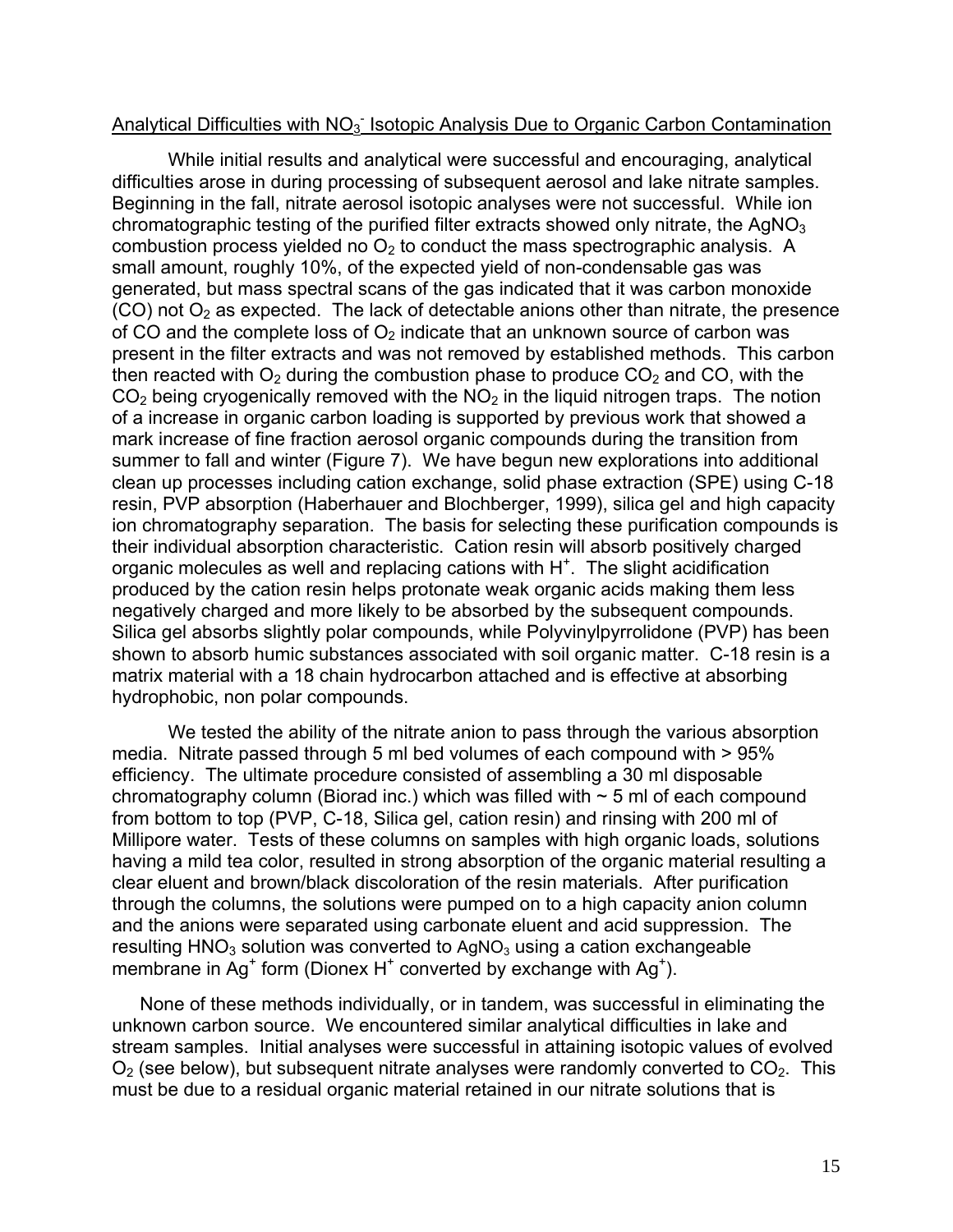retained upon drying of the  $AqNO<sub>3</sub>$  solutions. This organic then reacts with the hot oxygen generated during the combustion to produce  $CO<sub>2</sub>$ . As polar, non polar, and positively charged compounds should be removed by the clean up procedure, this must be a negatively charged base of an organic acid. Why the compound(s) is not being isolated by the ion chromatography is less clear, though slow bleed of organic acids from anion columns has been observed. Since the size of our nitrate samples was near the analytical limit for most of the samples in this study, the amount of organic contaminant need not be large to generate the interference. Given the large amounts of organic material observed in Tahoe aerosols (Figure 8) and waters/soils, even 99% organic removal is not sufficient given the small concentration of nitrate relative to organic material.

Given the time and resources already committed to the field work and sample processing, it was decided to halt the isotopic analysis until this carbon contamination issue could be resolved. This decision was based on the development of a new isotopic technique, known as the denitrifier method, developed by Sigman et al. at Princeton University (Casciotti et al., 2002; Sigman et al., 2001). This method uses denitrifying bacteria to convert nitrate to N<sub>2</sub>O, which in turn can be converted to N<sub>2</sub> and O<sub>2</sub> for mass



#### S. Lake Tahoe - Bliss State Pk. Difference

 **Figure 8.**  *amounts of NO3 - Composition of fine aerosol mass from Lake Tahoe taken from the two IMPROVE sites sampling PM2.5. The high organic loading in the fall and winter made purification of the relatively small*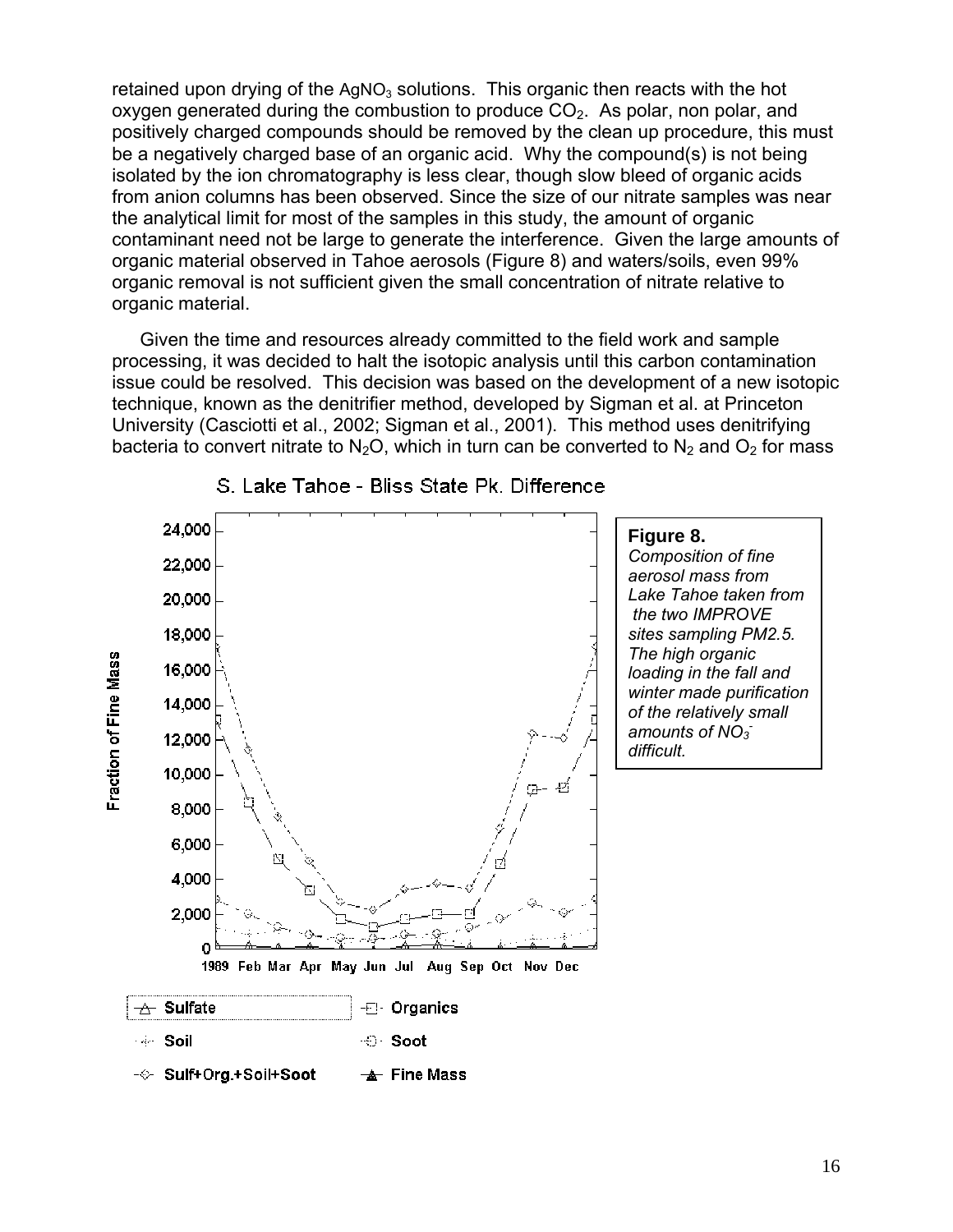spectral analysis. The advantage of this method is that neither other oxygen-bearing anions nor organic material in the analyte solution interfere with the denitrification process, and the sample amount can be reduced by two orders of magnitude (e.g. 100 nmol).

Archived aerosol samples from the Placerville monitoring site, west of Tahoe valley, were obtained from the ARB. All of these samples (n=12) had significant amounts of Br- , whose chromatographic peak overlapped with the nitrate peak and prohibited effective anion separation for these samples. This prevented using established methods as the Br interference with the conversion to silver nitrate. We are unsure of the origin of the Br<sup>-</sup>, as this has not been observed in other aerosol samples, including those from the Tahoe basin. It is possible that it is bromine originating from the use of methyl bromide as an fumigant in the farming areas surrounding the Placerville site.

We are currently assembling the extraction interfaces and performing control experiments using the denitrifier method. The conversion to  $N<sub>2</sub>$  and  $O<sub>2</sub>$  over gold (Cliff and Thiemens, 1994) coupled to the denitrifier method represents a new technique. Substantial progress has been made at UCSD and Purdue University and other groups have been successful in completing the development of this method. We anticipate that the archived lake and aerosol nitrates can be analyzed, and reported to the ARB, within the year using this new method. Since initial submission of this report this new method has been further perfected by Kaiser et al. (Kaiser et al., 2006) . However additional tests will be required to assess how elution from the anion resins impacts the denitrifier bacteria to function. Other groups have had difficulty using the bacteria when chemical processing of the samples has occurred. We believe these difficulties can be surmounted with due diligence and that all achieved lake samples and remaining aerosol nitrate will be analyzed by the end of 2007.

# **- Lake and Stream Water NO3** Δ**17O Values**

Of the 10 streams sampled only 3 yielded purified nitrate. This was due in part because most streams had nitrate concentrations in the low ppb range (except Incline Village, Eagle Falls, and Meeks Bay Creeks), but also because all creeks had high organic loading. The three creeks with low ppm range nitrate did yield nitrate  $\Delta^{17}$ O values. Both Incline Village and Meeks Bay had  $\Delta^{17}$ O that were indistinguishable from zero (0.08 and -.11‰ respectively). In contrast, Eagle Falls had measurable  $\Delta^{17}$ O value of 2.3‰, corresponding to roughly 10% atmospherically derived nitrate. Initial lake water collection yielded sufficient purified  $AqNO<sub>3</sub>$  for isotopic analysis and the water column nitrate  $\Delta^{17}$ O values versus depth and time of year are shown in Figure 9 for the Buoy Station (Mid-Lake was not sampled until later in the year). Fall surface and photic zone nitrate concentrations were below detection limits and insufficient nitrate was collected, so no analysis was possible. Spring deep water samples were lost to organic combustion during analysis. Two additional field sampling sets, late fall and winter at Buoy and "Mid-lake" sites (20 samples), were completely lost to organic combustion during analysis. It is unclear way column concentration and cleanup procedures work for some lake nitrate samples but not for others. All had sufficient nitrate based on ion chromatography, but production of  $CO$  and  $CO<sub>2</sub>$  during combustion suggested organic loading affected the analysis. A decision was made to archive the remaining 4 lake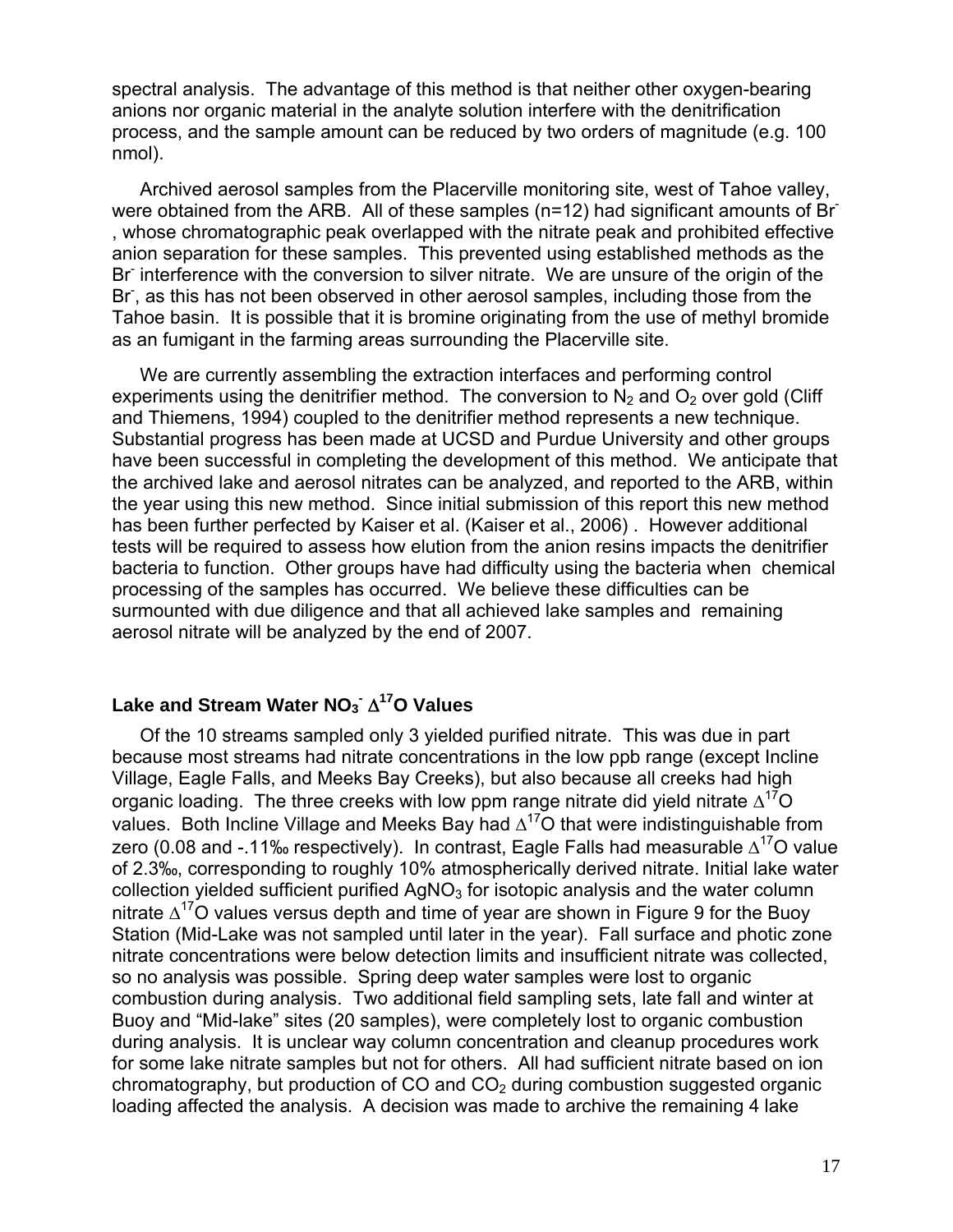sampling sets (35 individual samples) until the alternative bacterial method discussed above is developed and validated.

The lake nitrate from all depths and during all seasons clearly showed positive  $\Delta^{17}O$ values. The spring sample collection indicated an <sup>17</sup>O isotope anomaly in nitrate, which was fairly consistent at  $\Delta^{17}$ O values of 3.1 ± 0.3‰ to a depth of 300 meters.. The deep water nitrate sample was lost during analysis, but we believe that the deep water nitrate isotopic composition in spring was similar to surface and mid depth because the lake had undergone vertical mixing within the past month (Reuter, personal communication) and would thus likely be isotopically and concentration homogeneous. While similar values were observed at mid-depth (~200 meters) during the summer and fall, summer surface waters showed a nitrate  $\Delta^{17}$ O increase to 4.2‰. Interestingly, deepwater (400 and 450 meters) during the summer showed nitrate  $\Delta^{17}$ O decreases to 1.8‰ that continued to decrease into the fall  $(1.0 \pm .2\%)$ .



Lake Tahoe Water Column  $NO_3^- \Delta^{17}O$ 

**Figure 9.** *Water column nitrate* Δ*17O values as a function of depth collected during the spring (late April), summer (July) and fall (October). Sampling during these initial field campaigns were at 50 meter intervals, beginning at the surface and going down to 450 meters. Width of the bars is estimated error based on sample size and control analysis. Medium* Δ*17O values for Spring, Summer and Fall respectively are 3.4‰, 4.3‰, NA (0-150 m), 2.8‰,3.2‰,2.2‰ (150-250, )NA,1,6‰,1.0‰ (300-400) 1.3‰ (250-300 m Summer only)see appendix table.* 

## **DISCUSSION**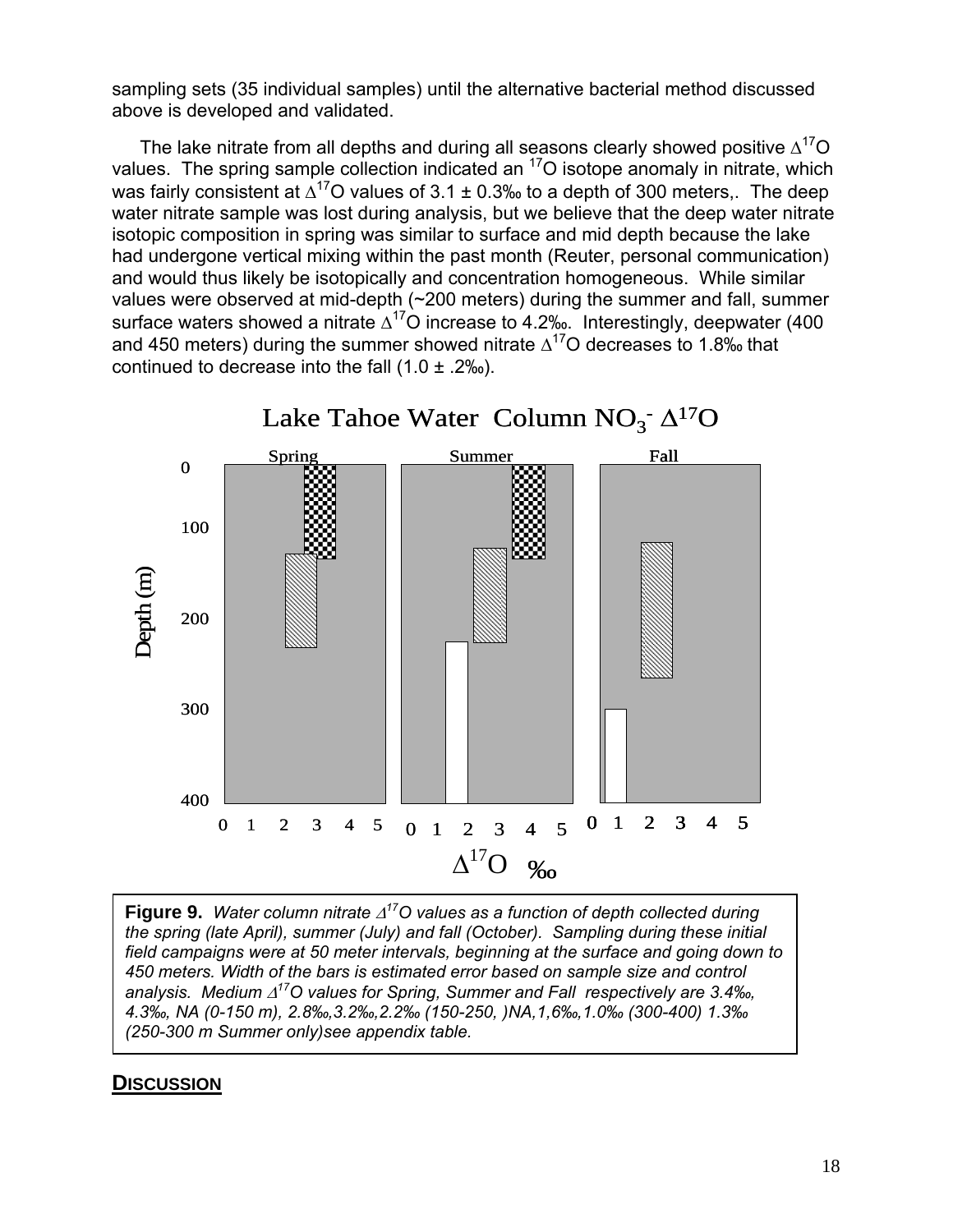The limited number of aerosol and lake water nitrate samples that yielded useful isotopic data relative to the number of samples was a disappointment. Regardless, the data are useful in addressing the fundamental question proposed by the study: What is the contribution of atmospheric nitrate to the Lake Tahoe nitrate budget? In order to address this question, we needed the two isotopic end-members of Lake Tahoe nitrate. The atmospheric nitrate in the basin had seasonal values similar to those observed in other studies with an average of 23‰. However, we estimate that the "real" average to ~24 to 25‰. This is due to the missing data points for winter sample collections. Atmospheric nitrate  $\Delta^{17}O$  values rise (see Fig 3) to nearly 30‰ in the winter because of increased  $N_2O_5$  hydrolysis driven by cold temperatures. We expect that similar phenomena would occur at Lake Tahoe during the winter months. This slight adjustment of 23‰ to 24‰ will have a minor impact on the discussion below. Nitrate from nitrification processes derives its oxygen primarily from water and  $O<sub>2</sub>$ , both of which have  $\Delta^{17}$ O values of ~0. Our soil sample ( $\Delta^{17}$ O = 0.10‰) and two of the stream samples ( $\Delta^{17}$ O ~0‰), which are dominated by riparian nitrification, support this hypothesis. The one stream that exhibited a positive  $\Delta^{17}$ O value (Eagle Falls) is from a predominantly granitic basin, with the only soil development being adjacent to the creek and in pockets of pines dotting the escarpment. Therefore, the nitrate deposition is less influenced by soil processes than that in other creeks but is still only a minor component. While it does not appear that stream nitrate is impacted by deposition, this must be treated cautiously. Snow pack watersheds have been shown to be sporadic in their export of nitrate, with large amounts exported during the initial melt. A assessment of magnitude of the impact of nitrate deposition on stream nitrate export would require a much greater temporal sampling effort. However, since concentrations are low and estimates suggest the role of stream nitrate to the lake is minor, this discrepancy would have minor impact on the lake's nitrate budget.

Having established the isotopic signatures of the nitrate mixing end-members, an isotopic constraint on nitrate mass balance can be established using Eq. 3. This model is graphically represented in Figure 10. Nitrate inputs to the lake are by in-flow, from stream and ground water, recycling of organic N through nitrification and by direct deposition from the atmosphere. In a steady state approximation, which is valid on short time-scales, the nitrate inputs are balanced by nitrate outputs via denitrification, nitrate outflow (Truckee River) and burial of N containing organic matter. Nitrate concentration measurements of the stream water multiplied by the annual watershed flux show that inflow is relatively minor relative to direct deposition and internal recycling (uptake/nitrification).

The column-integrated average  $\Delta^{17}$ O value for nitrate within Lake Tahoe was 3‰, the nitrification  $\Delta^{17}$ O value is taken as zero, and the atmospheric deposition value is 24‰. Using these values in Eq. 3, we estimate that 13% (3‰/24‰) of the Lake Tahoe nitrate has retained its photochemical isotopic signature. For mass balance, the remaining 87% of the water column nitrate is formed by nitrification of organic matter. This should *not* be interpreted as meaning only 13% of the lake's nitrate budget derives from the atmosphere, rather this portion has not undergone internal recycling via uptake and nitrification. In other words, all of the nitrogen in the lake could have been derived from the atmosphere, but because the relative rate of nitrification compared to deposition is sufficiently fast, the isotopic signature of the  $NO_{3\,\text{atm}}$  has been diminished.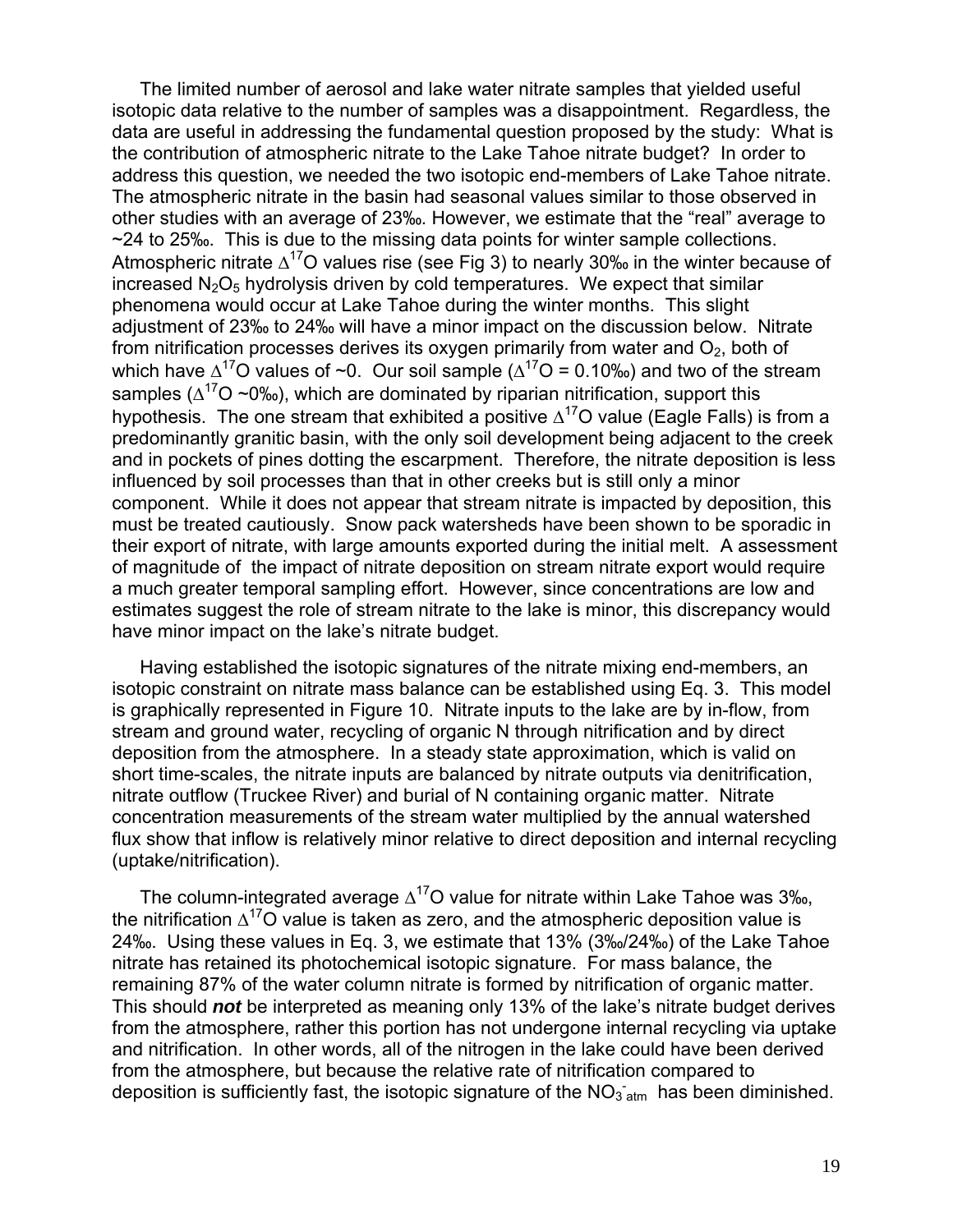

*Figure 10. Simplified version of nitrate cycling within Lake Tahoe. Nitrate inputs and export from stream flow is small relative to the mass of the lake. Denitrification losses are also assumed to be minimal. The isotopic composition of lake nitrate (*Δ*17O ~ 3‰) is then dictated by the rate of nitrate deposition, with a* Δ*17O value of 24‰, relative to the nitrate generated by nitrification of remineralized organic N whose oxygen isotopes are set by water,* Δ*17O = 0.* 

The uncertainty in this estimate is coupled to the uncertainty of our isotopic measurements. We have never observed a positive analytical artifact associated with the silver nitrate decomposition. In other words when analyzing nitrate standards, including controls on collection and processing, we have never generated a *positive*  Δ17O value from a standard known to have a *zero* Δ17O value. However, contamination can lower positive  $\Delta^{17}$ O standards, because interfering oxygen is normally has  $\Delta^{17}$ O values of  $\sim$ 0. The maximum observed dampening by this contamination is 10-15% of the standard value (eg. USGS35 nitrate standard with a  $\Delta^{17}$ O value of 21‰ can decease to 19‰). Therefore, the 3‰ value observed in the lake column is a lower bound and the true accurate value may be up to 15% higher, or 3.5‰. However this only shifts our partitioning by 2% (to 15% atmospheric retention) and has little impact on the discussion below.

If we can establish one flux, either atmospheric deposition or nitrification rates, we can calculate the unknown flux based on the mole fractions determined above. Using dry and wet deposition collectors at multiple sites around the lake, Jasby estimated that nitrate deposition is 0.13 g N  $m^{-2}$  yr<sup>-1</sup>. Tahoe air quality studies have shown that nitrate aerosol concentrations have spatial variability. This local variation of mass may have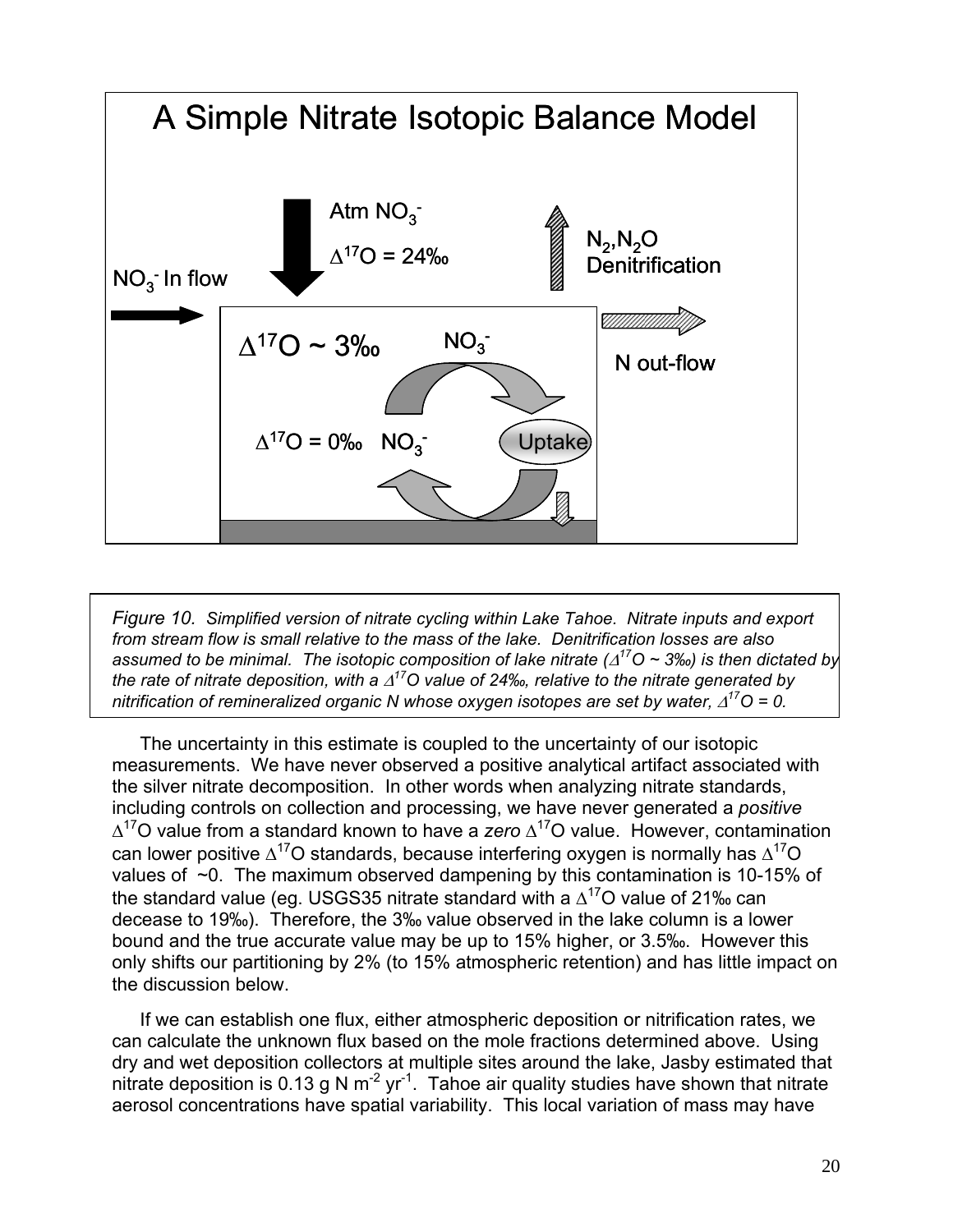alter the estimates of Jasby et al. as their sampling scheme was limited in spatial scale. However, turbulent mixing within the basin likely smoothes this heterogeneity on the scale of the lake. Further the point source  $NO<sub>x</sub>$  emissions are not likely to influence the  $\Delta^{17}$ O values as these are driven primarily by sunlight availability and the temperature dependence of  $N_2O_5$  hydrolysis.

Based on this and our mole fractions derived from the  $\Delta^{17}$ O data (0.13 deposition, .87 nitrification), we estimate that nitrification rates are  $\sim$ 0.9 g N m<sup>-2</sup> yr<sup>-1</sup> (eg. (0.87<sup>\*</sup>(0.13) g N  $m^{-2}$  yr<sup>-1</sup>/0.13). This is in good agreement with incubation studies by Paerl who estimated that lake nitrification was also 1.0 g N  $\text{m}^2$  yr<sup>-1</sup> (Paerl and Goldman, 1972). What this demonstrates is that with only one nitrate input flux (deposition or nitrification) and an average nitrate  $\Delta^{17}$ O value, we are able to quantify the other flux without an extensive and costly study (as is the case for deposition analysis).

The comparable rates of NO<sub>3</sub> bio formation and NO<sub>3</sub>  $_{\text{atm}}$  deposition are also evident in the nitrate  $\Delta^{17}O$  values within the depth profiles. In the spring, the homogenous  $\Delta^{17}O$ values are likely due to the fact that the lake had already undergone vertical mixing in March (TRG-personal communication). Mixing occurs when cold stratified surface water that developed during the winter is displaced by relatively warmer deep water by a spring storm. This generates homogenous nitrate concentrations and would also erase any seasonal isotopic effects that occur during stratified conditions (uptake in the photic zone for example). During the ensuing summer, dry and wet deposition of nitrate to the warm, stratified surface is reflected in the increase in the  $\Delta^{17}$ O value of surface waters during this time. Meanwhile, sinking and sedimentary organic matter in the deep water is undergoing nitrification and decreasing the nitrate  $\Delta^{17}O$  in these regions.

What else does the ability to partition the total lake nitrate into  $NO_{3a}^-$  and  $NO_{3ab}^$ us about nitrogen cycling dynamics in Lake Tahoe? It informs about a critical parameter: the *lifetime* (τ) of NO<sub>3 atm</sub> within the lake defined by  $\tau$  = M/F, where M is the  $NO<sub>3</sub>$  mass and F is either the source or sink rate (flux), which are equal in steady state systems (see Figure 11).

For the current case the total nitrate mass or  $M_T (NO_3^-) = M_a (NO_3^-_{atm}) + M_b (NO_3^-_{bio})$ is the nitrate concentration, based on Paerl's measurements of a constant 10 ppb (N) to 400 meter depth just after turnover mixing (Paerl et al., 1975), multiplied by the lake volume of 1.51  $\times$  10<sup>14</sup> liters and is equal to 1.51 $\times$ 10<sup>9</sup> g(N) = M<sub>T</sub>. At steady state F<sub>a</sub> + F<sub>b</sub>  $= U + B$ , where  $F_a$  is the nitrate flux from the atmosphere,  $F_b$  is the nitrate flux from nitrification, U is uptake of nitrate by biomass and B is burial of organic N. If we impose the condition that U=F<sub>b</sub> then B = F<sub>a</sub>, the lifetime of lake nitrate with respect to atmospheric deposition (or removal by burial) is  $\neg M_T/F_a$ . Again using the nitrate deposition estimate (scaled to area) from Jassby of 6.5 ×10<sup>7</sup> g(N) yr <sup>-1</sup>, we arrive at a<br>lifetime of ~23 years. In contrast, the lake NO<sub>3 atm</sub> content is 1.96×10<sup>8</sup> g(N) (based oı lifetime of ~23 years. In contrast, the lake  $NO<sub>3 atm</sub>$  content is 1.96×10<sup>8</sup> g(N) (based on  $\Delta^{17}$ O data) divided by a source flux of 6.5×10<sup>7</sup>g (N)/yr yields an  $\Delta^{17}$ O lifetime of 3 years. In other words, if, hypothetically, nitrate deposition could be completely shut off, the water column nitrate  $\Delta^{17}$ O values would decay to zero within 3 years while the concentration values would require over ~23 years to decay. While complete elimination of N deposition is not a possibility, this example does demonstrate that evaluating changes in nitrate dynamics using  $\Delta^{17}$ O is almost 10 times more sensitive compared to concentration changes.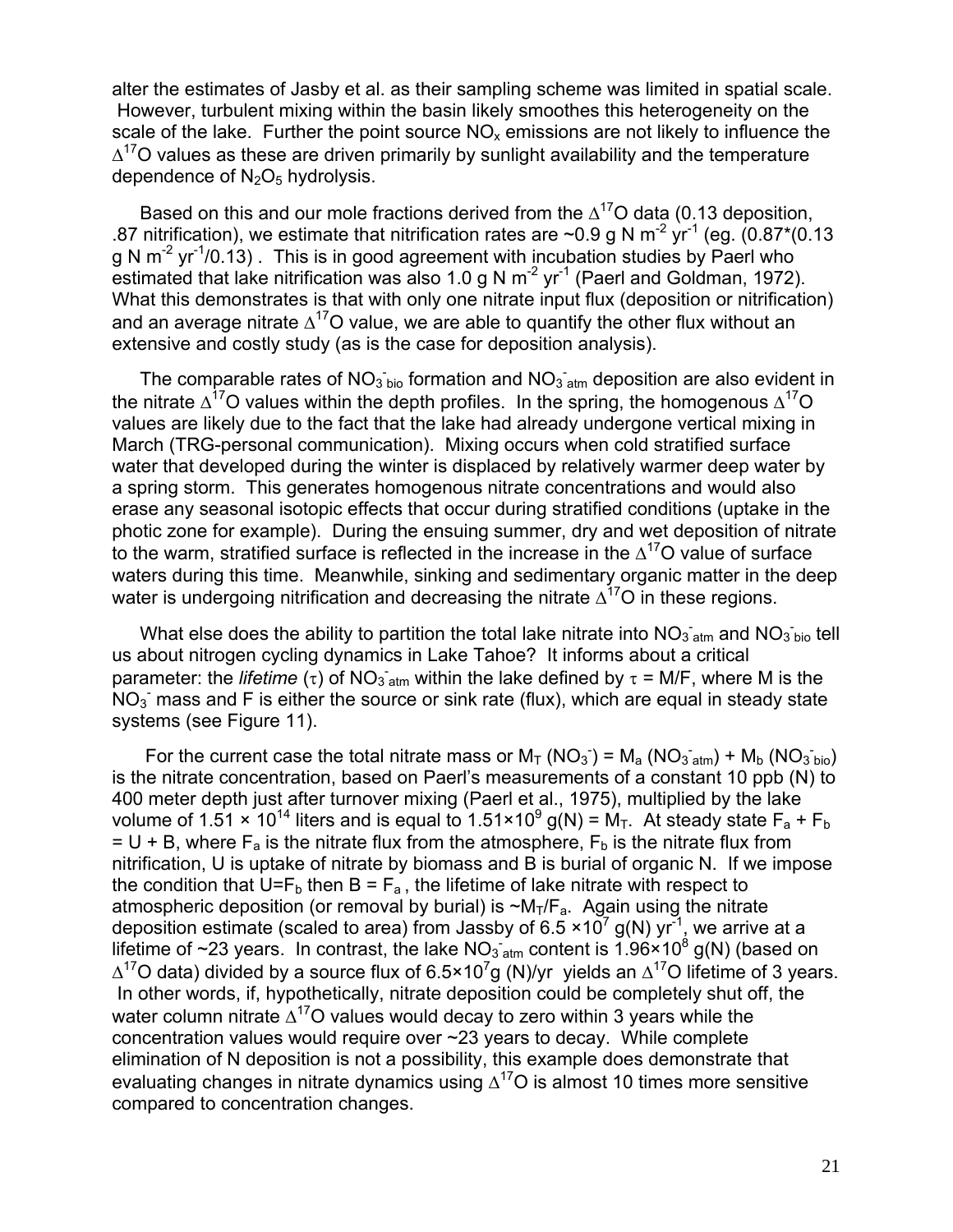existing situation is the box model including arrows. The question is: What will happen<br>if we reduced nitrate deposition by 20%? If the system remains static, then we expect a if we reduced nitrate deposition by 20%? If the system remains static, then we expect a 2% decline in nitrate concentration, but since concentrations are already near analytical 2% decline in nitrate concentration, but since concentrations are already near analytical existing situation is the box model including arrows. The question is: What will happen respond with a 20% decrease quickly (within 3 years). We would then expect a return However, since the nitrification flux (F<sub>a</sub>) is large relative to the deposition and thus the respond with a 20% decrease quickly (within 3 years). We would then expect a return However, since the nitrification flux (Fa) is large relative to the deposition and thus the to the initial  $\Delta^{17}$ O value on a timescale that depends on the rate of the biomass cycle to the initial  $\Delta^{17}$ O value on a timescale that depends on the rate of the biomass cycle uptake/nitrification response to the change will be slow, the water column A<sup>17</sup>O will uptake/nitrification response to the change will be slow, the water column  $\Delta^{17}O$  will detection limits, there would be no analytically resolvable change in concentration. detection limits, there would be no analytically resolvable change in concentration. This concept of  $\Delta^{17}$ O sensitivity to biologic cycling is shown in Figure 11. The This concept of  $\Delta^{17}$ O sensitivity to biologic cycling is shown in Figure 11. The response, which in turn is an indicator of lake clarity recovery. response, which in turn is an indicator of lake clarity recovery.



*isotopic disequilibrium relative to the initial conditions. This is shown in A, where the*  $\Delta^{17}$ *O values* because F<sub>u</sub> and F<sub>b</sub> depend on the amount of the water column algae<sub>n</sub> (Bipmass) and therefore one<br>expects F<sub>b</sub> not to be immediately impacted by a small change in F<sub>a.</sub> *because Fu and Fb depend on the amount of the water column algae (Biomass) and therefore one* isotopic disequilibrium relative to the initial conditions. This is shown in A, where the  $\varDelta^{17}$ O values  $F_{\rm b}$ , and  $F_{\rm u}$  will adjust, assuming constant burial. If the shrinkage of biomass is proportional to the *Fb, and Fu will adjust, assuming constant burial. If the shrinkage of biomass is proportional to the* **Figure 11.** A box model representation of nitrate cycling in Lake Tahoe. New inputs of nitrate are from atmospheric deposition (F<sub>a</sub>) and losses of N are through organic burial (B). Internal recycling of nitrate via upta has shrunk along with the deposition loading decrease(box size, not to scale). This is expected *recycling of nitrate via uptake (Fu) and nitrification (Fb) control the balance of nitrate in the water has shrunk along with the deposition loading decrease(box size, not to scale). This is expected* unchanged on short timescales, and thus F<sub>b</sub> remains unchanged. Over time both biomass and **Figure 11.** *A box model representation of nitrate cycling in Lake Tahoe. New inputs of nitrate* unchanged on short timescales, and thus F<sub>b</sub> remains unchanged. Over time both biomass and nitrate  $\varDelta^{7}$ O is thus an effective proxy for changes in lake algal biomass and could trace spatial *nitrate* Δ*17O is thus an effective proxy for c*hanges in lake algal biomass and could trace spatial deposition rate decrease because of regulatory efforts, what would the effect on the cycle be? *deposition rate decrease because of regulatory efforts, what would the effect on the cycle be? are from atmospheric deposition (Fa) and losses of N are through organic burial (B). Internal*  The response budgets for lake nitrate sources are shown in A and C. The initial response is concentration (box C). If the system is not directly proportional to deposition, the isotopic<br>balance would end up somewhere between A and C. Long term monitoring of water column *balance would end up somewhere between A and C. Long term monitoring of water column The response budgets for lake nitrate sources are shown in A and C. The initial response is* small shift in deposition only results in a small shift total nitrate, biomass remains effectively *small shift in deposition only results in a small shift total nitrate, biomass remains effectively column. Water column nitrate*  $\varDelta^{17}$ O values reflect the relative rate of F<sub>a</sub> and F<sub>b</sub>. Should the  *In other words, since a concentration (box C). If the system is not directly proportional to deposition, the isotopic* deposition decrease, the system should equilibrate isotopically but with a different nitrate *deposition decrease, the system should equilibrate isotopically but with a different nitrate* expects F<sub>b</sub> not to be immediately impacted by a small change in F<sub>a.</sub>

productivity inhomogeneities across the lake.

productivity inhomogeneities across the lake.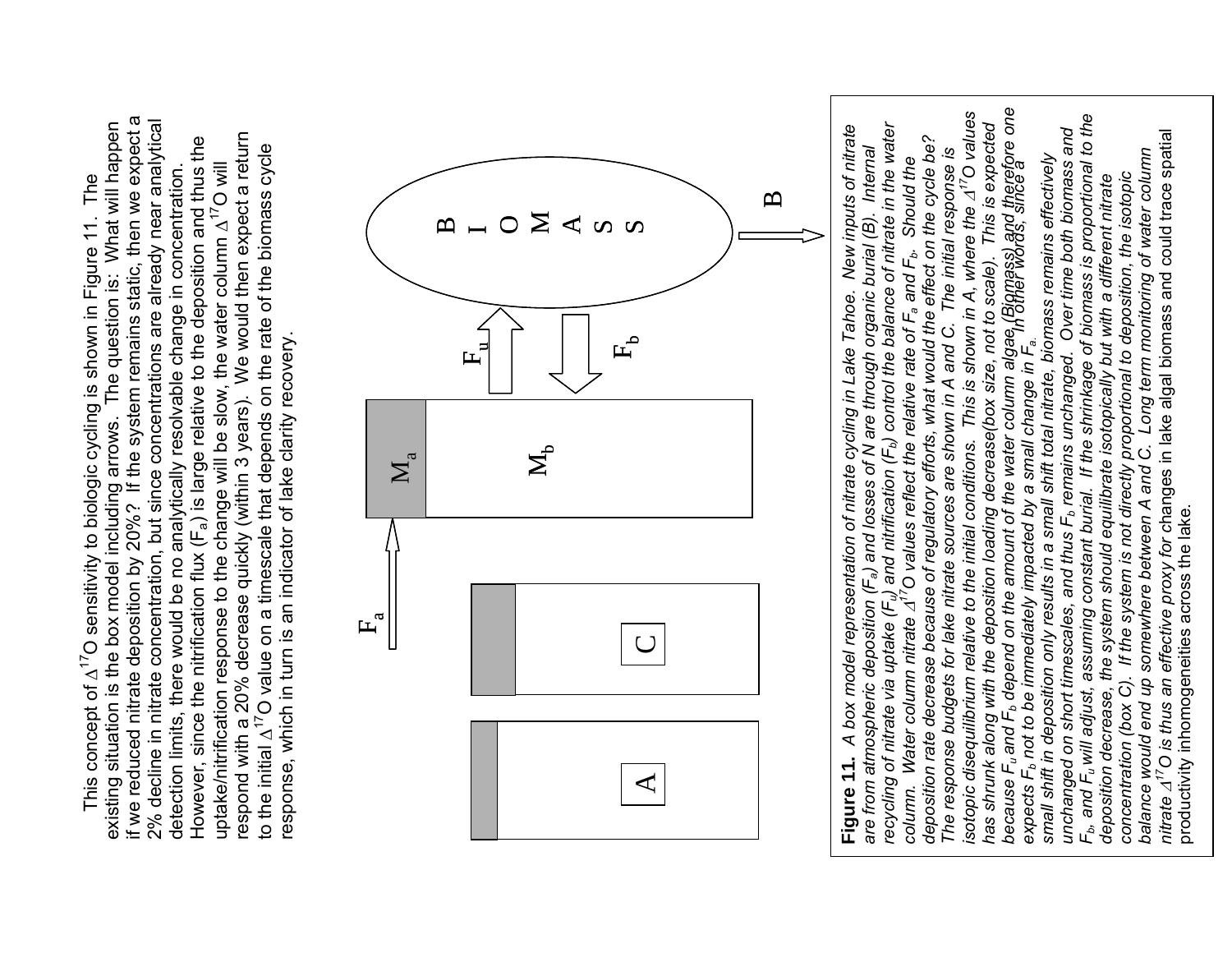### **SUMMARY AND CONCLUSIONS.**

The goal of this project was to use stable isotopes as a tool for interpreting nutrient cycling in Lake Tahoe in order to assess the role that regional air pollution plays in the water clarity of Lake Tahoe. To assess the importance of atmospheric nitrate deposition and the relative importance of internal nitrogen cycling of lake biomass, we conducted a survey of the isotopic composition of various nitrate sources with the Lake Tahoe Basin. Nitrate produced by photochemical oxidation of nitrogen oxides emitted by vehicles and burning had average  $\Delta^{17}$ O values of 24‰. Nitrate produced by nitrification of ammonium or organic material had  $\Delta^{17}$ O value of zero. These two disparate values allowed us to construct a simple two-source mixing model to match our observed lake nitrate  $\Delta^{17}$ O values of 3‰. The  $\Delta^{17}$ O data show that 13% of the nitrate in Lake Tahoe has retained its isotopic signature imparted by atmospheric deposition. These data and information of deposition rates allowed us to estimate that nitrification rates throughout the lake average 1.0 g N  $m^{-2}$  yr<sup>-1</sup>. We demonstrated that in order to assess the effectiveness of remediation efforts on short timescales (10 years) with respect to atmospheric deposition, long term monitoring of water column nitrate  $\Delta^{17}O$ values is a cost effective and sensitive tracer of the recovery rate of biomass with respect to internal nitrogen cycling.

### **RECOMMENDATIONS**

While the data obtained in this study demonstrated the power of utilizing  $\Delta^{17}O$  as a tracer of nitrate production and N cycle dynamics, the true effectiveness of an isotopic approach was hampered by analytical shortcomings that derive from the high organic loads in the basin. New analytical developments suggest that sample size can be greatly reduced (two orders of magnitude) and that sample preparation is effectively eliminated. Samples with high organic or anion loading can easily be analyzed without costly and labor intensive procedures. Once proven, this technique would allow much greater spatial and temporal studies of nitrate deposition and internal cycling throughout the basin. In addition, the new techniques are much better at simultaneously assessing  $\delta^{15}$ N and  $\delta^{18}$ O values in nitrate, which can then be used as tracers of water column nitrogen cycling. Once the analytical hurdles have been cleared, stable isotopes of nitrogen and oxygen hold promise to be one of the most effective tools in assessing water clarity recovery in Lake Tahoe. Until then, the existing technique should be limited to studies where larger nitrate concentrations and less interfering compounds are present.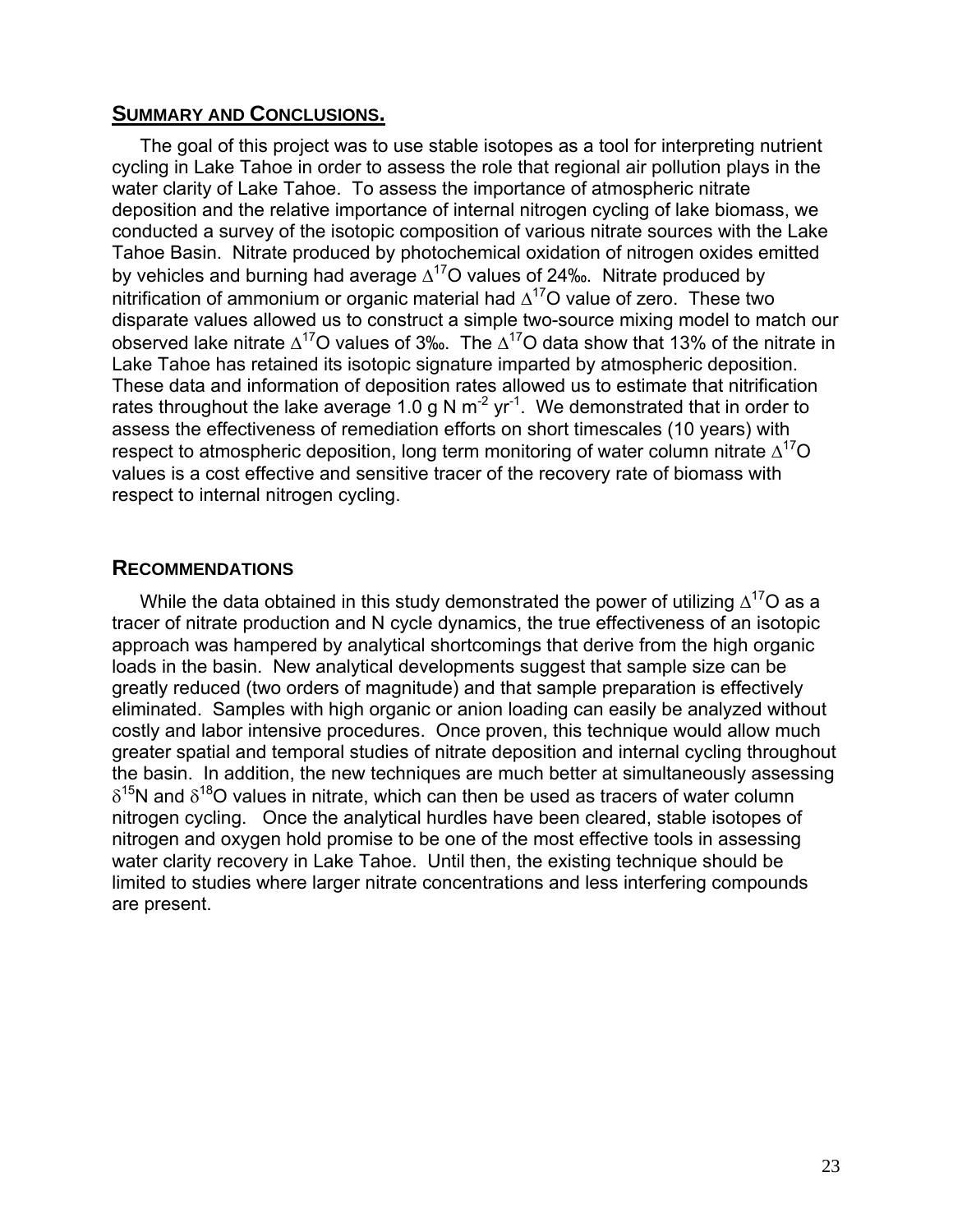#### References

- Abbott, M. R., K. L. Denman, T. M. Powell, P. J. Richerson, R. C. Richards and C. R. Goldman, Mixing and the dynamics of the deep chlorophyll maximum in Lake Tahoe, pp. 862-878, 1984.
- Andersson, K. K. and A. B. Hooper,  $O_2$  and  $H_2O$  are each the source of one O in  $NO_2^-$  produced by NH3 by Nitrosomonas- N-15 NMR evidence , *FEBS Letters, 164*(2), 236-240, 1983.
- Angert, A., B. Luz and D. Yakir, Fractionation of oxygen isotopes by respiration and diffusion in soils and its implications for the isotopic composition of atmospheric O-2, *Global Biogeochemical Cycles, 15*(4), 871-880, 2001.
- Blunier, T., B. Barnett, M. L. Bender and M. B. Hendricks, Biological oxygen productivity during the last 60,000 years from triple oxygen isotope measurements, *Global Biogeochemical Cycles, 16*(3), 2002.
- Boettcher, J., O. Strebel, S. Voerkelius and H. L. Schmidt, Using isotope fractionation of nitrate-nitrogen and nitrate-oxygen for evaluation of microbial denitrification in a sandy aquifer, *J. Hydrol., 114*(3-4), 413-424, 1990.
- Bowen, G. J. and B. Wilkinson, Spatial distribution of delta O-18 in meteoric precipitation, *Geology, 30*(4), 315-318, 2002.
- Burgy, R. H. and A. W. Knight, Tahoe basin nutrient program, pp. 71-80, 1974.
- Casciotti, K. L., D. M. Sigman, M. G. Hastings, J. K. Böhlke and A. Hilkert, Measurement of the oxygen isotopic composition of nitrate in seawater and freshwater using the denitrifier method, *Anal. Chem., 74*(19), 4905-4912, 2002.
- Chang, C. C. Y., J. Langston, M. Riggs, D. H. Campbell, S. R. Silva and C. Kendall, A method for nitrate collection for  $\delta^{15}$ N and  $\delta^{18}$ O analysis from waters with low nitrate concentrations, *Can. J. Fish. Aquat. Sci., 56*(10), 1856-1864, 1999.
- Cliff, S. S. and M. H. Thiemens, High-Precision Isotopic Determination of the 18O

/16O and 17O/16O Ratios in Nitrous Oxide, *Anal. Chem., 66*(17), 2791-2793, 1994.

- Coats, R. N. and C. R. Goldman, Patterns of nitrogen transport in streams of the Lake Tahoe basin, California-Nevada, pp. 405-415, 2001.
- Goldman, C. R., Primary productivity, nutrients, and transparency during the early onset of eutrophication in ultra-oligotrophic Lake Tahoe, California-Nevada, pp. 1321-1333, 1988.
- Granger, J., D. M. Sigman, J. A. Needoba and P. J. Harrison, Coupled nitrogen and oxygen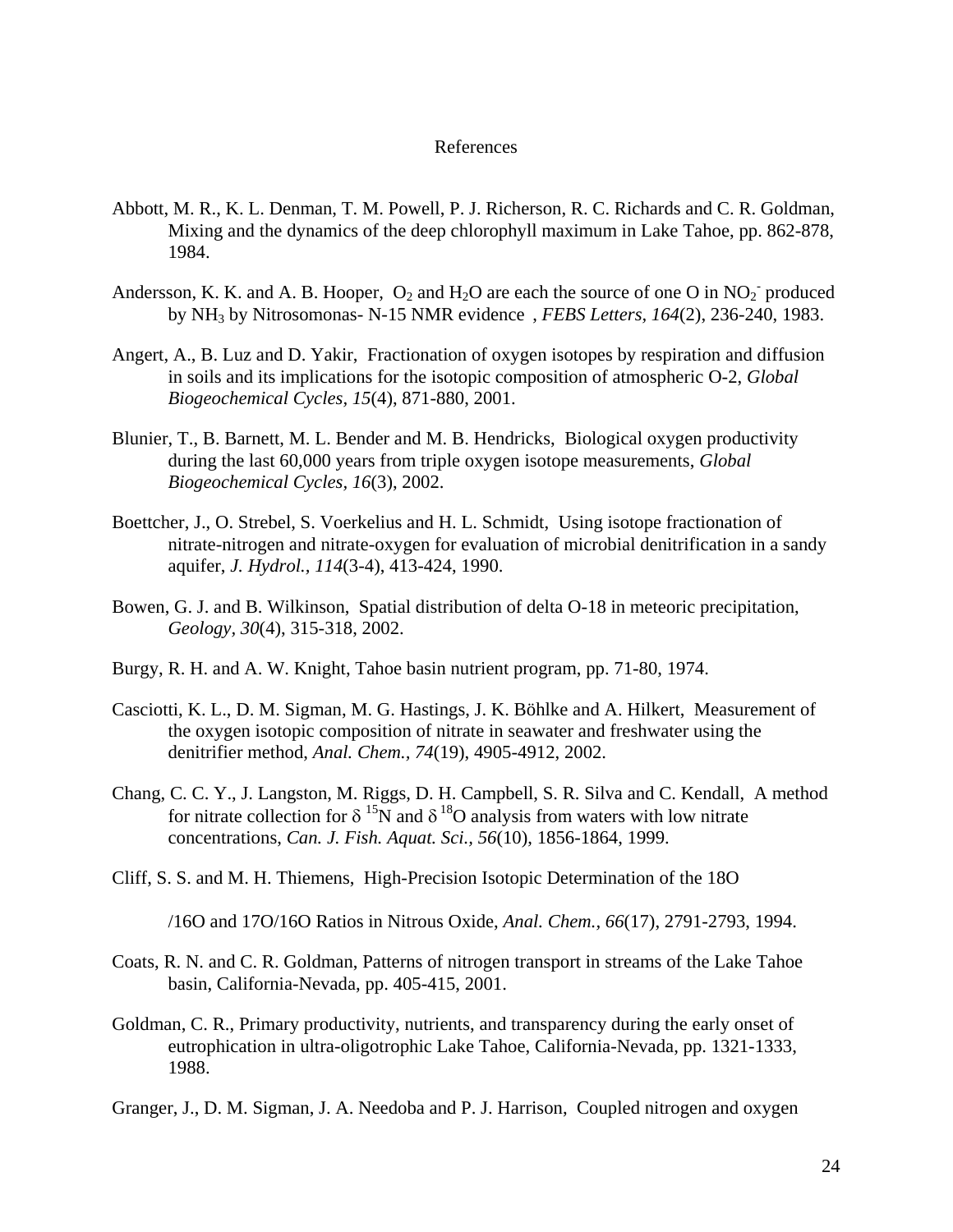isotope fractionation of nitrate during assimilation by cultures of marine phytoplankton, *Limnology and Oceanography, 49*(5), 1763-1773, 2004.

- Haberhauer, G. and K. Blochberger, A Simple Cleanup Method for the Isolation of Nitrate from Natural Water Samples for O Isotope Analysis, *Anal. Chem., 71*(16), 3587-3590, 1999.
- Hatch, L. K., J. E. Reuter and C. R. Goldman, Relative importance of stream-borne particulate and dissolved phosphorus fractions to Lake Tahoe phytoplankton, pp. 2331-2339, 1999.
- Hatch, L. K., J. E. Reuter and C. R. Goldman, Stream phosphorus transport in the Lake Tahoe Basin, 1989-1996, pp. 63-83, 2001.
- Heidenreich, J. E., III and M. H. Thiemens, A non-mass-dependent isotope effect in the production of ozone from molecular oxygen, *J. Chem. Phys., 78*(2), 892-895, 1983.
- Holm-Hansen, O., C. R. Goldman, R. Richards and P. M. Williams, Chemical and biological characteristics of a water column in Lake Tahoe, pp. 548-562, 1976.
- Jassby, A. D., C. R. Goldman and J. E. Reuter, Long-term change in Lake Tahoe (California-Nevada, U.S.A.) and its relation to atmospheric deposition of algal nutrients, pp. 1-21, 1995.
- Jassby, A. D., J. E. Reuter, R. P. Axler, C. R. Goldman and S. H. Hackley, Atmospheric deposition of nitrogen and phosphorus in the annual nutrient load of Lake Tahoe (California-Nevada), pp. 2207-2216, 1994.
- Kaiser, J., M. G. Hastings, B. Z. Houlton, T. Rockmann and D. M. Sigman, Triple Oxygen Isotope Analysis of Nitrate Using the Denitrifier Method and Thermal Decomposition of N2O, vol. DOI:10:1021/ac061022s, 2006.
- Kendall, C., Tracing Nitrogen Sources and Cycling in Catchments, in Isotope Tracers in Catchment Hydrology, edited by C. Kendall and J. J. McDonnell, pp. 519-576, Elsevier Science, Amsterdam, 1998.
- Leonard, R. L., L. A. Kaplan, J. F. Elder, R. N. Coats and C. R. Goldman, Nutrient transport in surface runoff from a subalpine watershed, Lake Tahoe basin, California, pp. 281-310, 1979.
- Loeb, S. L. and C. R. Goldman, Water and nutrient transport via ground water from Ward Valley into Lake Tahoe, pp. 1146-1154, 1979.
- Mayer, B., S. M. Bollwerk, T. Mansfeldt, B. Hutter and J. Veizer, The oxygen isotope composition of nitrate generated by nitrification in acid forest floors, *Geochim. Cosmochim. Acta, 65*(16), 2743-2756, 2001.
- Mayer, B., E. W. Boyer, C. Goodale, N. A. Jaworski, N. van Breemen, R. W. Howarth, S. Seitzinger, G. Billen, K. Lajtha, K. Nadelhoffer, D. Van Dam, L. J. Hetling, M. Nosal and K. Paustian, Sources of nitrate in rivers draining sixteen watersheds in the northeastern U.S.: Isotopic constraints, *Biogeochemistry, 57*(1), 171-197, 2002.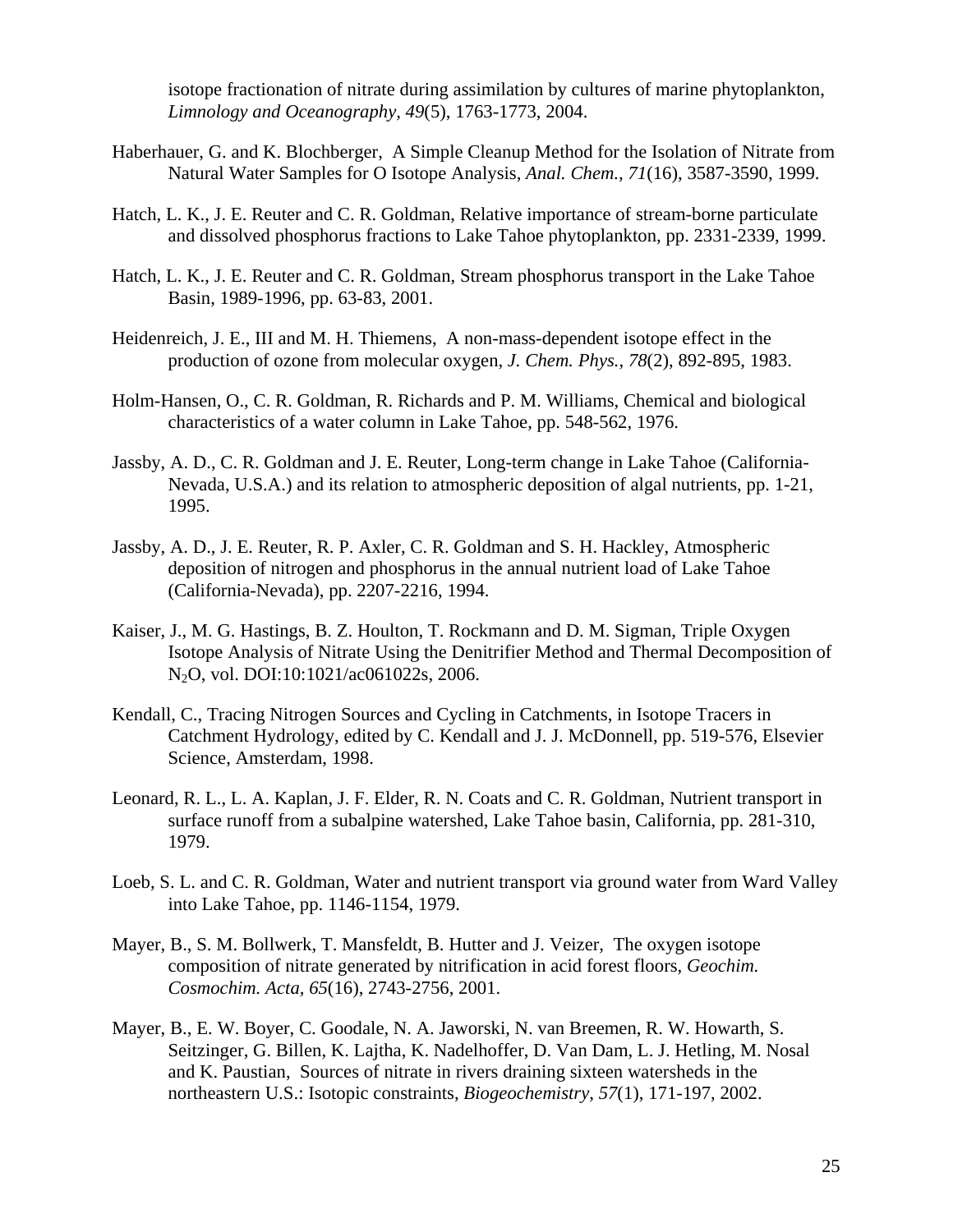- Michalski, G., T. Meixner, M. Fenn, L. Hernandez, A. Sirulnik, E. Allen and M. Thiemens, Tracing atmospheric nitrate deposition in a complex semiarid ecosystem using  $\Delta^{17}O$ , *Envir. Sci. Tech., 38*(7), 2175-2181, 2004.
- Michalski, G., J. Savarino, J. K. Böhlke and M. Thiemens, Determination of the total oxygen isotopic composition of nitrate and the calibration of a  $\Delta^{17}$ O nitrate reference material, *Anal. Chem., 74*(19), 4989-4993, 2002.
- Michalski, G., Z. Scott, M. Kabiling and M. Thiemens, First Measurements and Modeling of Δ17O in Atmospheric Nitrate, *Geophys. Res. Lett., 30*(16), (1870), 2003.
- Miller, M. F., Isotopic fractionation and the quantification of O-17 anomalies in the oxygen three-isotope system: an appraisal and geochemical significance, *Geochim. Cosmochim. Acta, 66*(11), 1881-1889, 2002.
- Miller, M. F., I. A. Franchi, M. H. Thiemens, T. L. Jackson, A. Brack, G. Kurat and C. T. Pillinger, Mass-independent fractionation of oxygen isotopes during thermal decomposition of carbonates, *Proceedings of the National Academy of Sciences of the United States of America, 99*(17), 10988-10993, 2002.
- Mitchell, C. R. and H. M. Reisenauer, Lake tahoe basin fertilizer use study, pp. 47-70, 1974.
- Naslas, G. D., W. W. Miller, R. R. Blank and G. F. Gifford, Sediment, nitrate, and ammonium in surface runoff from two Tahoe Basin soil types, pp. 409-417, 1994.
- Paerl, H. W. and C. R. Goldman, Stimulation of heterotrophic and autotrophic activities of a planktonic microbial community by siltation at Lake Tahoe, California, pp. 129-147, 1972.
- Paerl, H. W., R. C. Richards, R. L. Leonard and C. R. Goldman, Seasonal nitrate cycling as evidence for complete vertical mixing in Lake Tahoe, California-Nevada, pp. 1-8, 1975.
- Savarino, J., C. C. W. Lee and M. H. Thiemens, Laboratory oxygen isotopic study of sulfur (IV) oxidation: Origin of the mass-independent oxygen isotopic anomaly in atmospheric sulfates and sulfate mineral deposits on Earth, *J. Geophys. Res., 105*(D23), 29079-29088, 2000.
- Savarino, J. and M. H. Thiemens, Mass-independent oxygen isotope  $(^{16}O, ^{17}O, ^{18}O)$ fractionation found in Hx,Ox reactions, *J. Phys. Chem A, 103*(46), 9221-9229, 1999.
- Sigman, D. M., K. L. Casciotti, M. Andreani, C. Barford, M. Galanter and J. K. Böhlke, A Bacterial Method for the Nitrogen Isotopic Analysis of Nitrate in Seawater and Freshwater, *Anal. Chem., 73*(17), 4145-4153, 2001.
- Silva, S. R., C. Kendall, D. H. Wilkison, A. C. Ziegler, C. C. Y. Chang and R. J. Avanzino, A new method for collection of nitrate from fresh water and the analysis of nitrogen and oxygen isotope ratios, *J. Hydrol., 228*(1-2), 22-36, 2000.

Spoelstra, J., S. L. Schiff, R. J. Elgood, R. G. Semkin and D. S. Jeffries, Tracing the sources of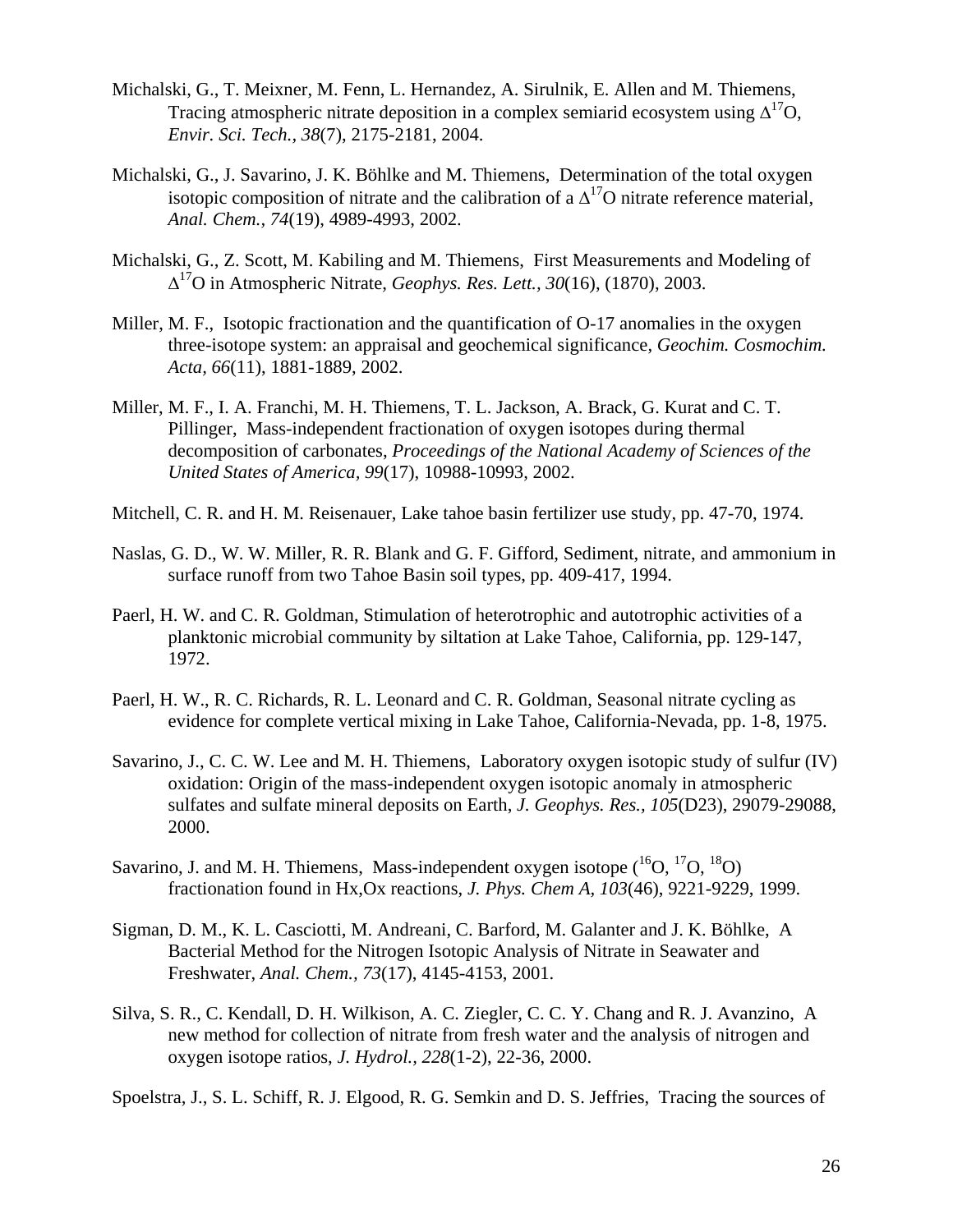exported nitrate in the turkey lakes watershed using N-15/N-14 and O-18/O-16 isotopic ratios, *Ecosystems, 4*(6), 536-544, 2001.

- Tarnay, L., A. W. Gertler, R. R. Blank and G. E. Taylor, Jr., Preliminary measurements of summer nitric acid and ammonia concentrations in the Lake Tahoe Basin air-shed: implications for dry deposition of atmospheric nitrogen, pp. 145-153, 2001.
- Tarnay, L. W., Atmospheric nitrogen deposition to the Lake Tahoe Basin, California/Nevada, Phd , 2001.
- Thiemens, M. H. and J. E. Heidenreich, III, The mass-independent fractionation of oxygen: a novel isotope effect and its possible cosmochemical implications, *Science, 219*(4588), 1073-1075, 1983.
- Vincent, W. F. and C. R. Goldman, Evidence for algal heterotrophy in Lake Tahoe, California-Nevada, pp. 89-99, 1980.
- Young, E. D., A. Galy and H. Nagahara, Kinetic and equilibrium mass-dependent isotope fractionation laws in nature and their geochemical and cosmochemical significance, *Geochim. Cosmochim. Acta, 66*(6), 1095-1104, 2002.
- Zhang, Q., J. J. Carroll, A. J. Dixon and C. Anastasio, Aircraft Measurements of Nitrogen and Phosphorus in and around the Lake Tahoe Basin: Implications for Possible Sources of Atmospheric Pollutants to Lake Tahoe, pp. 4981-4989, 2002.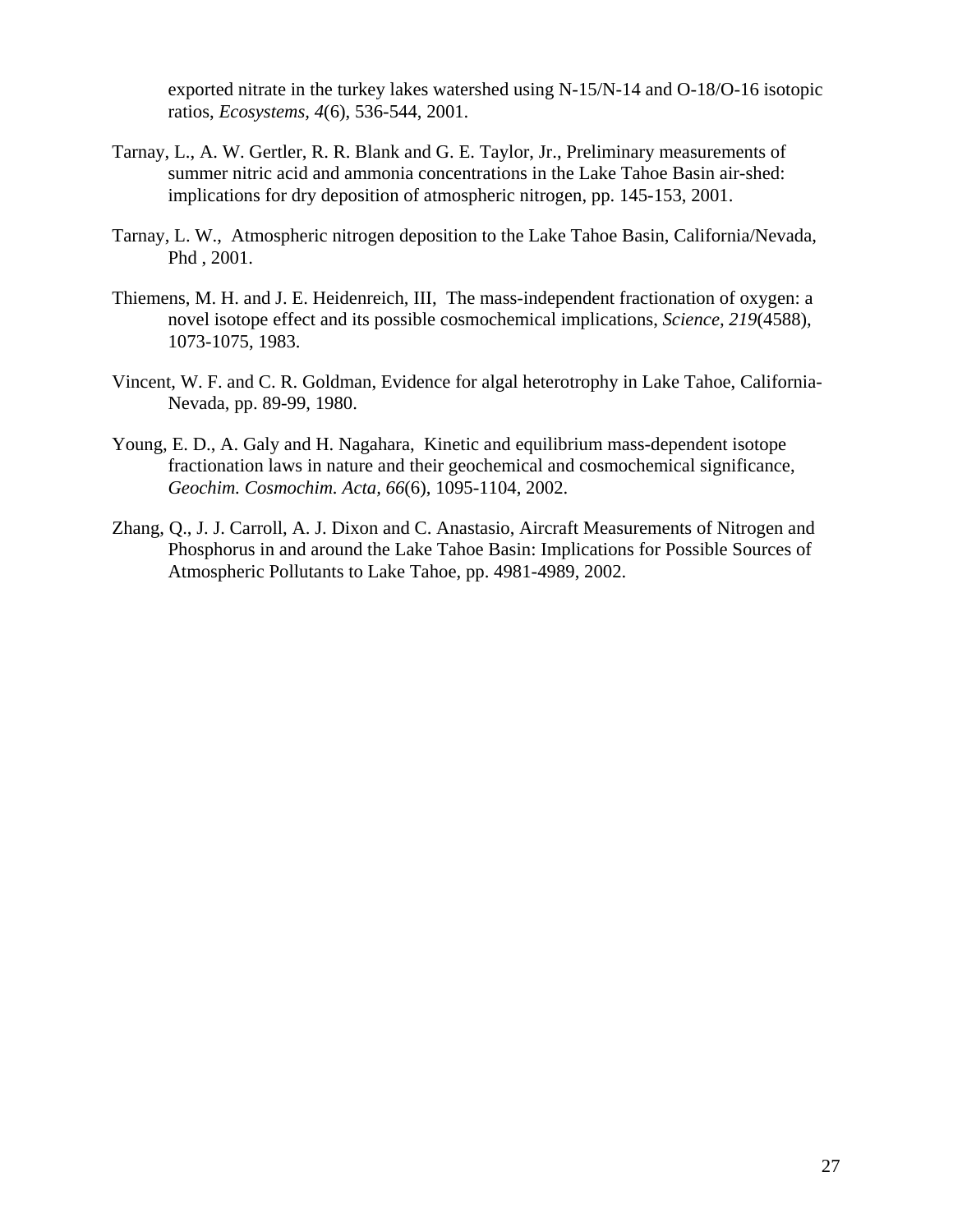# **Glossary**

δ – Change in isotopic ratio ( $18$ O/ $16$ O for example) relative to a standard

 $\Delta^{17}$ O – difference (excess) of oxygen 17 isotope relative to that expected from  $\delta^{18}$ O values. Quantified by the equation  $\Delta^{17}O = \delta^{17}O - 52\delta^{18}O$ 

- $NO<sub>3</sub>$ <sub>atm</sub> nitrate from the atmosphere
- $NO<sub>3</sub>$ <sub>bio</sub> nitrate from biological sources
- TSP total suspended particle
- SPE solid phase extraction
- End-member one end point (isotopic value) on a two point mixing line.
- AND Atmospherically deposited nitrate
- NC North Carolina
- TRG Tahoe Research Group
- UC University of California
- UCSD University of California San Diego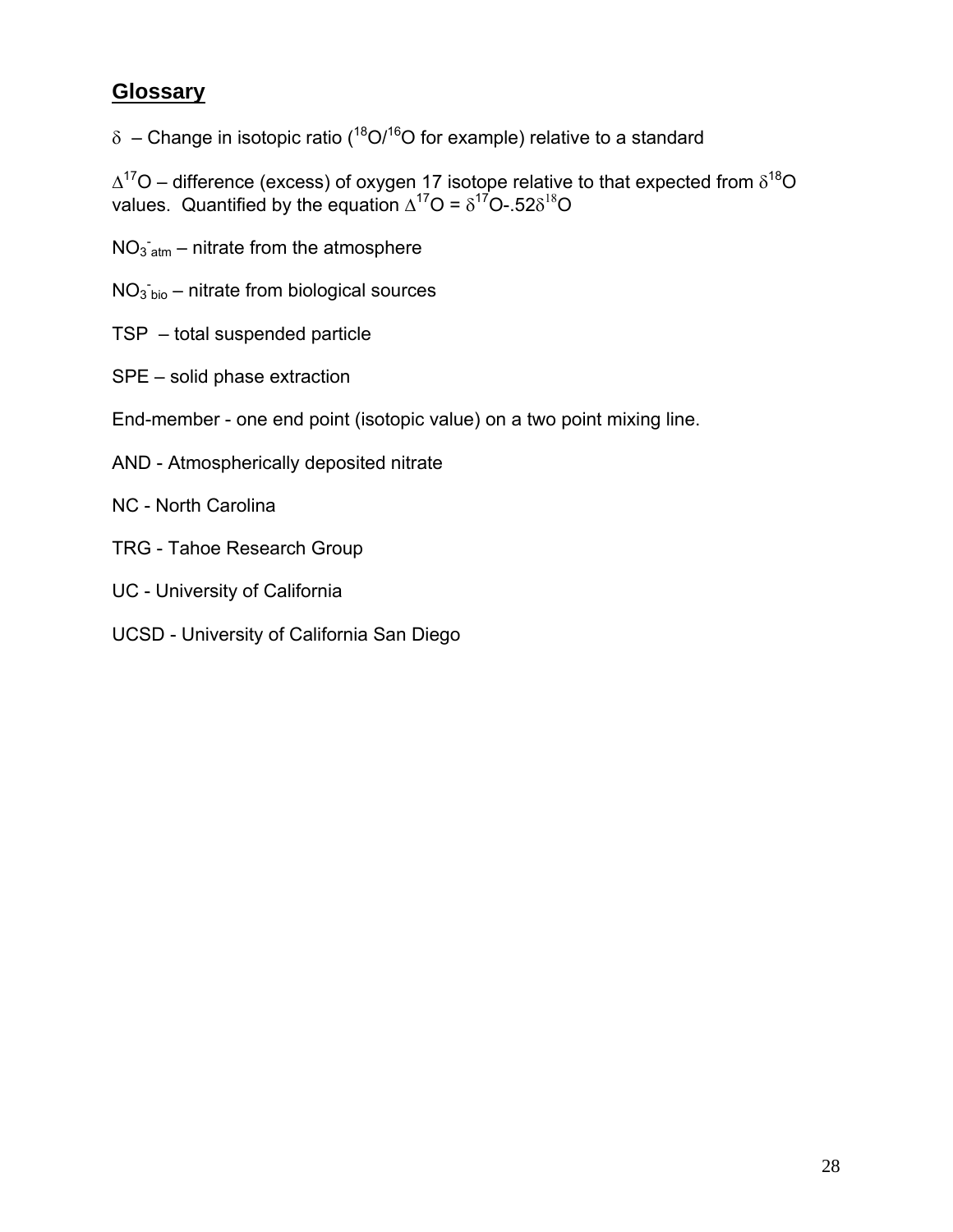# Tables of Data

# Lake Forest Aerosol Collection Data 2004-2005, 7 day sampling period, contiuous

Θ

| Aerosol<br>Sample<br>ID | Collection<br>Date<br>$(2004 - 05)$ | NO <sub>3</sub><br>$\mu$ g/m <sup>3</sup> | $SO4-2$<br>$\mu$ g/m $^3$ | NO <sub>3</sub><br>$\Delta^{17}O$ ‰ | Aerosol<br>Sample<br>ID | Collection<br>Date<br>$(2004 - 05)$ | NO <sub>3</sub><br>$\mu$ g/m <sup>3</sup> | $SO4-2$<br>$\mu$ g/m <sup>3</sup> | NO <sub>3</sub><br>$\Delta^{17}O$ ‰ |
|-------------------------|-------------------------------------|-------------------------------------------|---------------------------|-------------------------------------|-------------------------|-------------------------------------|-------------------------------------------|-----------------------------------|-------------------------------------|
| #1                      | tested                              |                                           |                           |                                     | #26                     | 9/28                                | 0.67                                      | 0.38                              | Arch                                |
| #2                      | 4/18                                | 0.74                                      | 0.80                      | 26                                  | #27                     | 10/5                                | 0.52                                      | 0.23                              | Arch                                |
| #3                      | 4/25                                | 0.42                                      | 0.63                      | Ach/CO                              | #28                     | 10/12                               | 0.24                                      | 0.30                              | Arch                                |
| #4                      | 5/2                                 | 0.52                                      | 1.10                      | Arch/CO                             | #29                     | 10/19                               | 0.46                                      | 0.39                              | Arch                                |
| #5                      | 5/9                                 | 0.22                                      | 0.66                      | 24.3                                | #30                     | 10/26                               | 0.26                                      | 0.29                              | Arch                                |
| #6                      | 5/16                                | 0.14                                      | 0.52                      | CO                                  | #31                     | 11/2                                | 0.25                                      | 0.42                              | Arch                                |
| #7                      | 5/23                                | 0.32                                      | 0.63                      | Arch/CO                             | #32                     | 11/9                                | 0.28                                      | 0.34                              | Arch                                |
| #8                      | 5/30                                | 0.34                                      | 0.75                      | Arch/CO                             | #33                     | 11/16                               | 0.24                                      | 0.19                              | Arch                                |
| #9                      | 6/1                                 | <b>NA</b>                                 | <b>NA</b>                 | 24.6                                | #34                     | 11/23                               | 0.32                                      | 0.23                              | Arch                                |
| #10                     | 6/8                                 | 0.32                                      | 0.96                      | 21.6                                | #35                     | 11/30                               | 0.24                                      | 0.14                              | Arch                                |
| #11                     | 6/15                                | 0.38                                      | 0.74                      | CO                                  | #36                     | 12/7                                | 0.31                                      | 0.17                              | Arch                                |
| #12                     | 6/22                                | 0.39                                      | 1.09                      | 21                                  | #37                     | 12/14                               | 0.15                                      | 0.14                              | Arch                                |
| #13                     | 6/29                                | 0.29                                      | 0.73                      | 20                                  | #38                     | 12/21                               | 0.20                                      | 0.22                              | Arch                                |
| #14                     | 7/6                                 | 0.24                                      | 0.66                      | Arch/CO                             | #39                     | 12/28                               | 0.13                                      | 0.07                              | Arch                                |
| #15                     | 7/13                                | 0.35                                      | 0.63                      | Arch/CO                             | #40                     | 1/4                                 | 0.38                                      | 0.09                              | Arch                                |
| #16                     | 7/20                                | 0.58                                      | 1.05                      | Arch/CO                             | #41                     | 1/11                                | 0.41                                      | 0.10                              | Arch                                |
| #17                     | 7/27                                | 0.40                                      | 0.53                      | Arch/CO                             | #42                     | 1/18                                | 0.22                                      | 0.15                              | Arch                                |
| #18                     | 8/3                                 | 0.40                                      | 0.78                      | CO                                  | #43                     | 1/25                                | 0.59                                      | 0.20                              | Arch                                |
| #19                     | 8/10                                | 0.33                                      | 0.61                      | CO                                  | #44                     | 2/1                                 | 0.35                                      | 0.20                              | Arch                                |
|                         |                                     | power                                     |                           |                                     |                         |                                     |                                           |                                   |                                     |
| #20                     | 8/17                                | off                                       |                           |                                     | #45                     | 2/8                                 | 0.22                                      | 0.20                              | Arch                                |
| #21                     | 8/24                                | 0.15                                      | 0.13                      | CO                                  | #46                     | 2/15                                | 0.29                                      | 0.25                              | Arch                                |
| #22                     | 8/31                                | 0.39                                      | 0.31                      | CO                                  | #47                     | 2/22                                | 0.37                                      | 0.30                              | 24.2                                |
| #23                     | 9/7                                 | 0.20                                      | 0.22                      | CO                                  | #48                     | 3/1                                 | <b>NA</b>                                 | <b>NA</b>                         |                                     |
| #24                     | 9/14                                | 0.37                                      | 0.43                      | Arch/CO                             | #49                     | 3/8                                 | 0.25                                      | 0.32                              | CO                                  |
| #25                     | 9/21                                | 0.35                                      | 0.66                      | Arch/CO                             | #50                     | 3/15                                | 0.39                                      | 0.63                              | 23.8                                |
|                         |                                     |                                           |                           |                                     | #51                     | 3/22                                | 0.32                                      | 0.50                              | 23.6                                |

CO = Carbon Monoxide was the main decomposition product Arch = Sample was archived Arch/CO = CO main product, but sufficient NO3- to Archieve replicate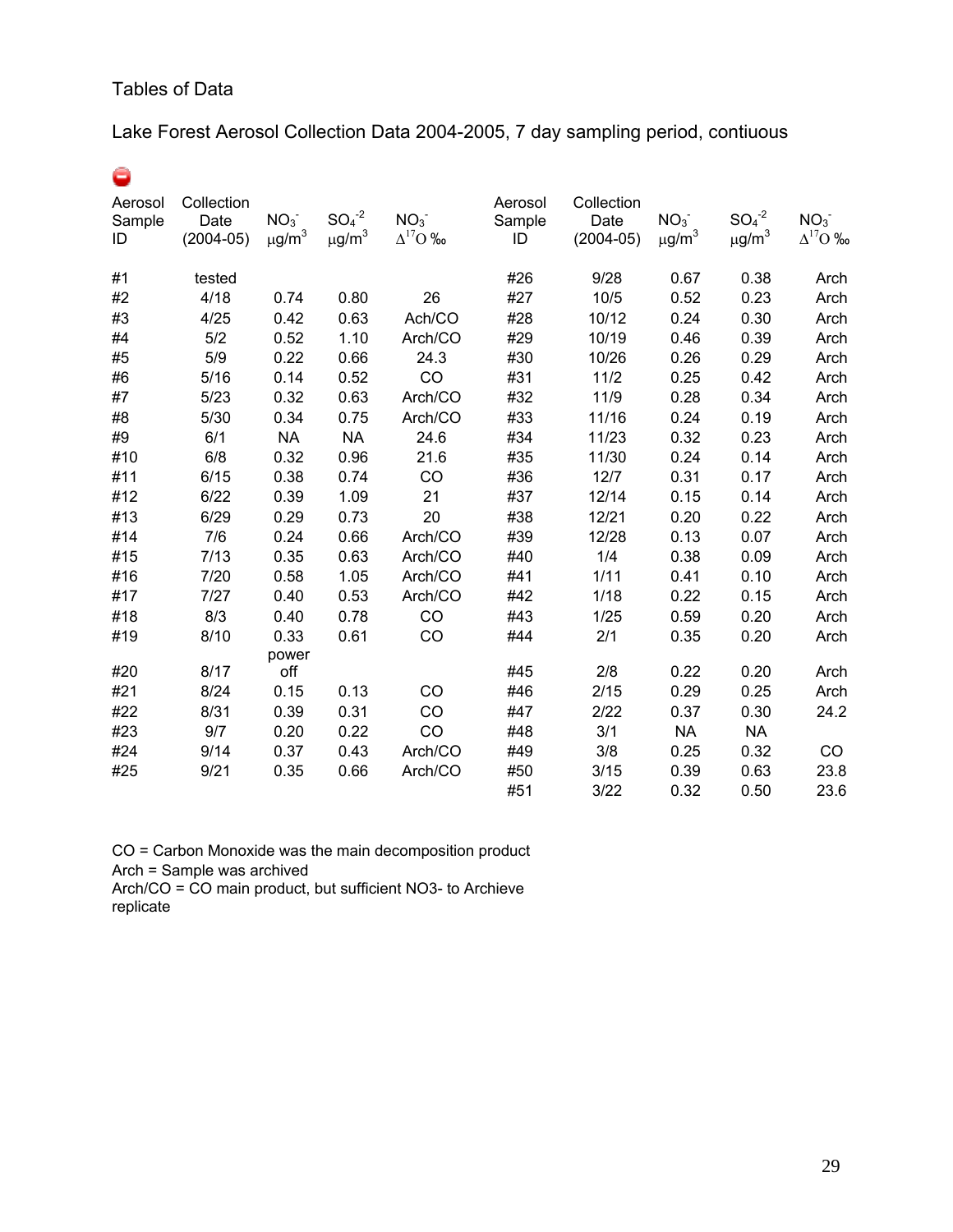#### Lake Water

| Sample ID  | Collection |         |           | liters           |                        |            |                |
|------------|------------|---------|-----------|------------------|------------------------|------------|----------------|
| (Depth)    | Date       | Local   | Depth (m) | H <sub>2</sub> O | AgNO <sub>3 (mg)</sub> | $O2$ yield | $\Delta^{17}O$ |
|            |            |         |           |                  |                        |            |                |
| Tahoe 1.1  | 4/1/2004   | Bouy    | Surface   | 40               | 2.2                    | 33%        | 3.4            |
| Tahoe 1.2  | 4/1/2004   | Bouy    | 100       | 40               | 2.4                    | 38%        | 3.4            |
| Tahoe 1.3  | 4/1/2004   | Bouy    | 200       | 40               | 1.9                    | 34%        | 2.8            |
| Tahoe 1.4  | 4/1/2004   | Bouy    | 300       | 40               | 0.1                    | CO         | <b>NA</b>      |
| Tahoe 1.5  | 4/1/2004   | Bouy    | 350       | 40               | 0.3                    | 0%         | <b>NA</b>      |
| Tahoe 1.6  | 4/1/2004   | Bouy    | 400       | 40               | $\pmb{0}$              | 0%         | <b>NA</b>      |
| Tahoe 1.7  | 4/1/2004   | Bouy    | 450       | 40               | 0.2                    | $0\%$      | <b>NA</b>      |
| Tahoe 2.1  | 8/11/2004  | Bouy    | Surface   | 40               | <b>NA</b>              |            | na             |
| Tahoe 2.2  | 8/11/2004  | Bouy    | 100       | 40               | 2.3                    | 30%        | 4.3            |
| Tahoe 2.3  | 8/11/2004  | Bouy    | 200       | 40               | 2.4                    | 30%        | 3.2            |
| Tahoe 2.4  | 8/11/2004  | Bouy    | 300       | 40               | $\overline{2}$         | 32%        | 1.0            |
| Tahoe 2.5  | 8/11/2004  | Bouy    | 350       | 40               | 2.8                    | 35%        | 1.6            |
| Tahoe 2.6  | 8/11/2004  | Bouy    | 400       | 40               | 2.2                    | 36%        | 1.8            |
| Tahoe 2.7  | 8/11/2004  | Bouy    | 450       | 40               | 1.9                    | 38%        | 1.6            |
|            |            |         |           |                  |                        |            |                |
| Tahoe 3.1  | 9/17/2004  | Midlake | Surface   | 40               | 0.2                    | <b>NA</b>  | <b>NS</b>      |
| Tahoe 3.2  | 9/17/2004  | Midlake | 100       | 20               | 0.1                    | <b>NA</b>  | <b>NS</b>      |
| Tahoe 3.3  | 9/17/2004  | Midlake | 200       | 20               | 2.2                    | 28%        | 2.2            |
| Tahoe 3.4  | 9/17/2004  | Midlake | 300       | 20               | 1.9                    | 0%         | <b>NS</b>      |
| Tahoe 3.5  | 9/17/2004  | Midlake | 400       | 20               | 2.8                    | 4%         | <b>NS</b>      |
| Tahoe 3.6  | 9/17/2004  | Bouy    | Surface   | 40               | 0.1                    | <b>NA</b>  | <b>NS</b>      |
| Tahoe 3.7  | 9/17/2004  | Bouy    | 100       | 20               | 0.3                    | 0%         | <b>NS</b>      |
| Tahoe 3.8  | 9/17/2004  | Bouy    | 200       | 20               | 2.4                    | 6%         | <b>NS</b>      |
| Tahoe 3.9  | 9/17/2004  | Bouy    | 300       | 20               | 3.1                    | 3%         | <b>NS</b>      |
| Tahoe 3.10 | 9/17/2004  | Bouy    | 400       | 20               | 3.3                    | 34%        | 1.0            |
| Tahoe 4.1  | 11/15/2004 | Midlake | Surface   | 40               | Arch. resin            |            |                |
| Tahoe 4.2  | 11/15/2004 | Midlake | 100       | 20               | Arch. resin            |            |                |
| Tahoe 4.3  | 11/15/2004 | Midlake | 200       | 20               | Arch. resin            |            |                |
| Tahoe 4.4  | 11/15/2004 | Midlake | 300       | 20               | Arch. resin            |            |                |
| Tahoe 4.5  | 11/15/2004 | Midlake | 400       | 20               | Arch. resin            |            |                |
| Tahoe 4.6  | 11/15/2004 | Bouy    | Surface   | 40               | Arch. resin            |            |                |
| Tahoe 4.7  | 11/15/2004 | Bouy    | 100       | 20               | Arch. resin            |            |                |
| Tahoe 4.8  | 11/15/2004 | Bouy    | 200       | 20               | Arch. resin            |            |                |
| Tahoe 4.9  | 11/15/2004 | Bouy    | 300       | 20               | Arch. resin            |            |                |
| Tahoe 4.10 | 11/15/2004 | Bouy    | 400       | 20               | Arch. resin            |            |                |
|            |            |         |           |                  |                        |            |                |
| Tahoe 5.1  | 2/17/2005  | Midlake | Surface   | 40               | Arch. resin            |            |                |
| Tahoe 5.2  | 2/17/2005  | Midlake | 100       | 20               | Arch. resin            |            |                |
| Tahoe 5.3  | 2/17/2005  | Midlake | 200       | 20               | Arch. resin            |            |                |
| Tahoe 5.4  | 2/17/2005  | Midlake | 300       | 20               | Arch. resin            |            |                |
| Tahoe 5.5  | 2/17/2005  | Midlake | 400       | 20               | Arch. resin            |            |                |
| Tahoe 5.6  | 2/17/2005  | Bouy    | Surface   | 40               | Arch. resin            |            |                |
| Tahoe 5.7  | 2/17/2005  | Bouy    | 100       | 20               | Arch. resin            |            |                |
| Tahoe 5.8  | 2/17/2005  | Bouy    | 200       | 20               | Arch. resin            |            |                |